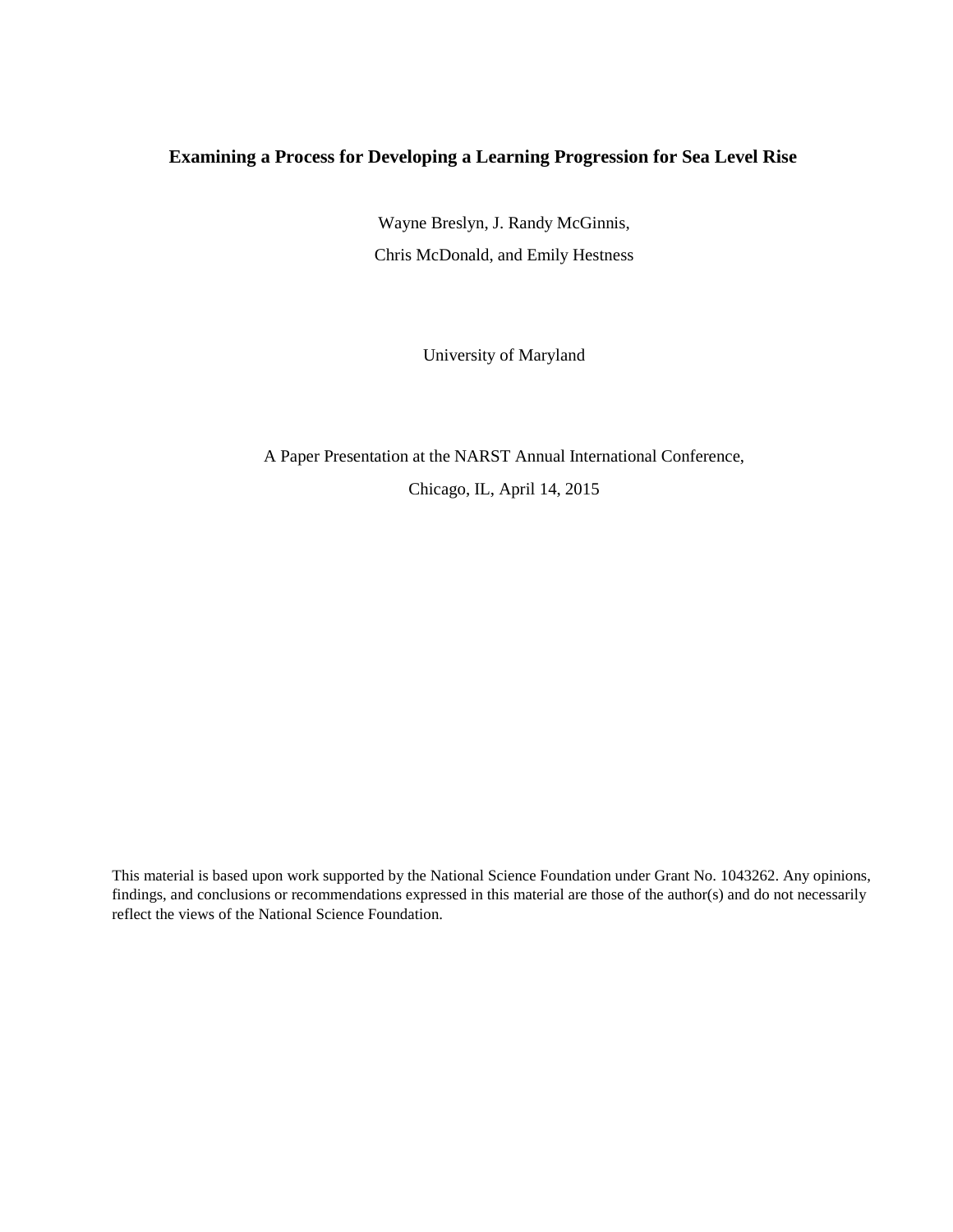#### **Examining a Process for Developing a Learning Progression for Sea Level Rise**

#### Abstract

In this study, we present research from an exploratory study on a learning progression (LP) for sea level rise (SLR), a consequence of global climate change. For heuristic purposes, and in recognition of the value of extant knowledge of the topic in the literature and by experts in oceanography, we began our research by first drafting a hypothetical and provisional learning progression for sea level rise. We generated it from a comprehensive review of the educational literature on the construct and science reference and policy documents (the AAAS Science Literacy Maps, and the Next Generation Science Standards). Our confidence in our provisional LP was greater for the lower and upper anchors than for the middle level(s), but for all levels we were tentative in the absence of empirical data that we could collect from learners of different ages. We next developed an assessment instrument as well as an online activity with accompanying instrument on sea level rise as a way to elicit learners' actual thinking about sea level rise. These instruments were administered to middle school students (N=90) and undergraduate pre-service teachers  $(N=77)$ . An analysis of the data suggested that our draft hypothetical and provisional learning progression for sea level rise was robust, but it underscored the necessity of probing learners' thinking of the construct to develop, in particular, the middle levels of a hypothetical and provisional LP. The assessment data provided useful information about learner understanding about the construct of sea level rise to assist us in moving our LP development from a provisional to a conditional status hypothetical SLR LP. The development of a conditional SLR learning progression, along with the accompanying assessment instruments contributes to research and thinking about learning progressions, in general, and climate change education, in particular.

Keywords: learning progressions, sea level rise, climate change

#### **Introduction**

Learning progressions are an area of high interest and activity in the science education research community (see, for example, Plummer & Maynard, 2014; Neumann, et. al 2013; Furtak, 2014). In the U.S. this is underscored by the recent release of the Next Generation Science Standards (NGSS) which emphasizes learning progressions as a way to connect disciplinary core ideas and practices across grade bands (NGSS Lead States, 2013). Also included in the NGSS are disciplinary core ideas, scientific practices and cross cutting concepts associated with the topic of climate change. This, coupled with a growing sense of awareness and urgency about the consequences of a changing climate (USGCRP, 2014), points to the need for a much more complete understanding of students' thinking about climate change and its resulting effects. Specifically, what pathways do students take as they move from a naive to a sophisticated understanding of sea level rise, and how can this thinking be made visible?

In our research, we focus on the construct of sea level rise, a major effect of climate change. Doing so enabled us to target our research efforts on developing a robust learning progression (LP) for one of the most visible and severe consequences of climate change. Currently, the effects of sea level rise are being felt around the world and sea levels are projected to increase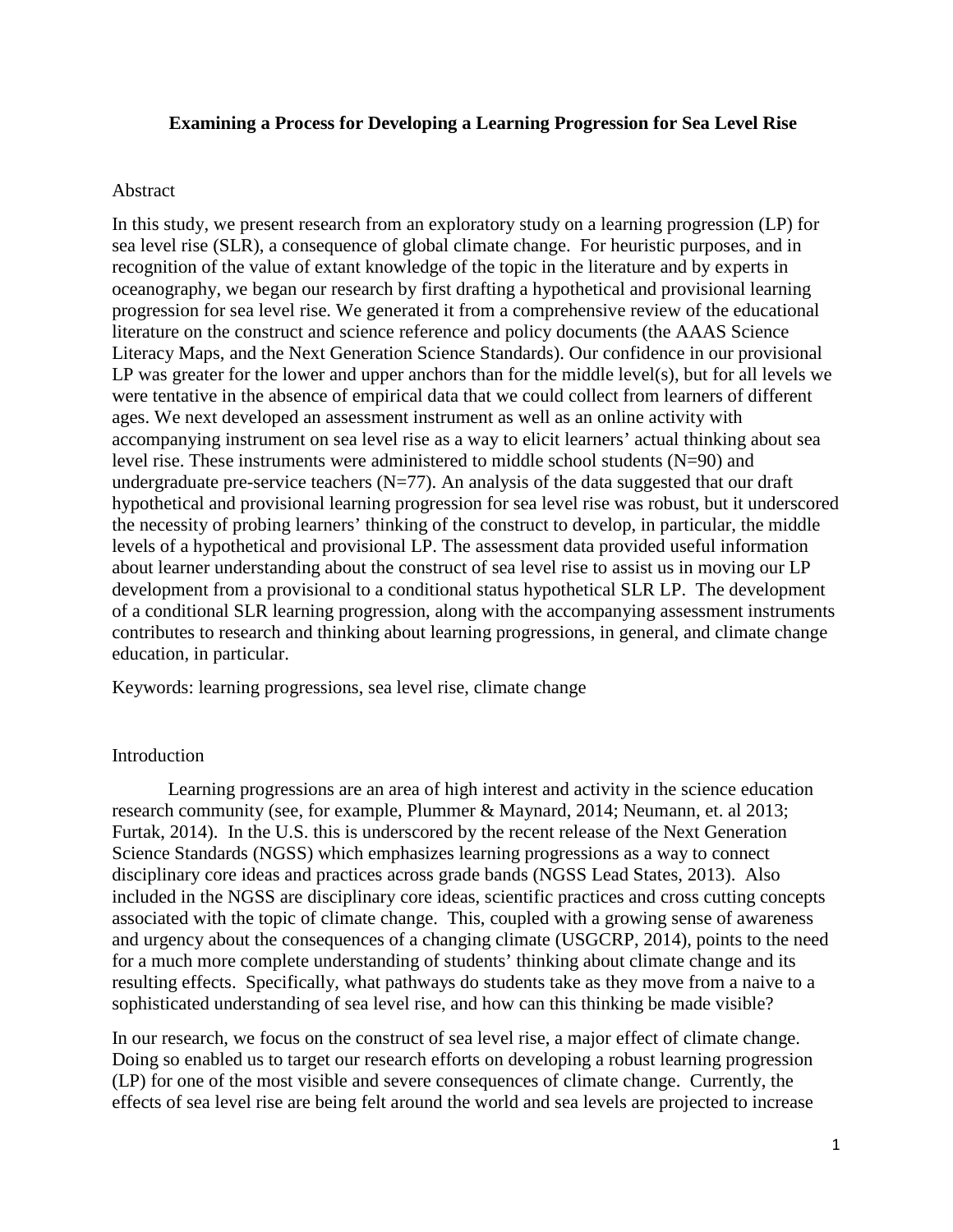between one and four feet by 2100 (IPCC, 2013). With 39% of the U.S. population, or 123.2 million people, living in counties located on the shoreline (NOAA, 2010), sea level rise represents an important and relevant topic for learners.

While there are a number of climate change constructs needing study, sea level rise is of particular worth because of its relevance to many students who live in communities situated near the sea and because of the accessible nature of the topic. Indeed, it is increasingly common to see sea level rise reported in the mass media as an immediate impact of climate change (Bellafante, 2015; McCoy 2015). However, compared to other science constructs such as energy, there is a dearth of understanding of learners' conceptions of sea level rise. Much remains uncertain as to the path or paths learners take to more sophisticated understandings of it, and of the critical components of those paths.

We believe that the report of our SLR LP study at this time in its development is timely and of particular value to the research community as learning progression research proceeds in the quest to become more mature as a research program. That is, reported interim stages of the LP process are needed to reveal the complexities and the decisions made by investigators in this realm of research. We believe that only by highlighting the necessary steps that constitute the development of a more research-based LP will this research program be open for more informed debate and establishment of warrants to assess LP development. Therefore, in this report of our ongoing four-year-in-duration research, we describe the status of the development of our learning progression for sea level rise with a focus on describing the ongoing exploratory nature of the process. We detail the resources, decisions, and necessary steps taken to bring our research to its present status, built on multiple stages of empirical data collection and an iterative review of the contents and structure of the LP.

#### Literature Review

Without doubt, learning progression research in science education is in its preliminary phase of development as a research program. There remains much diversity of thought in the research community as to how it is defined and carried out as differing researchers implement it for differing purposes (see, for example, Steedle and Shavelson, 2009). There are even challenges by a few researchers to the assumptions and goals of the learning progressions paradigm with assertions of risk to the field by its application (Sikorski and Hammer, 2010). We hold the belief that it is better for the field to utilize newer thinking, such as learning progressions that have shown promise by adding new methods and by providing new insights concerning how learners learn science. Needless to say, as conscientious researchers we remain on guard not to think of learning progression research as the end all of educational research or to use it to disregard earlier promising findings resulting from applications of different theoretical perspectives in our quest to contribute to climate change education research (see www.ClimateEdResearch.org).

To begin our LP development process, we found it helpful to think of learning progressions as descriptions of the increasingly sophisticated ways that learners think about a science topic over time (Duschl, Schweingruber, & Shouse, 2007). They are generally organized into qualitatively different levels of achievement (e.g., Alonzo & Steedle, 2008; Lehrer & Schauble, 2012; Mohan, Chen, & Anderson, 2009) and these levels are considered conceptual stepping stones, or benchmarks, which educators can use as diagnostic tools and instructional targets (Lehrer &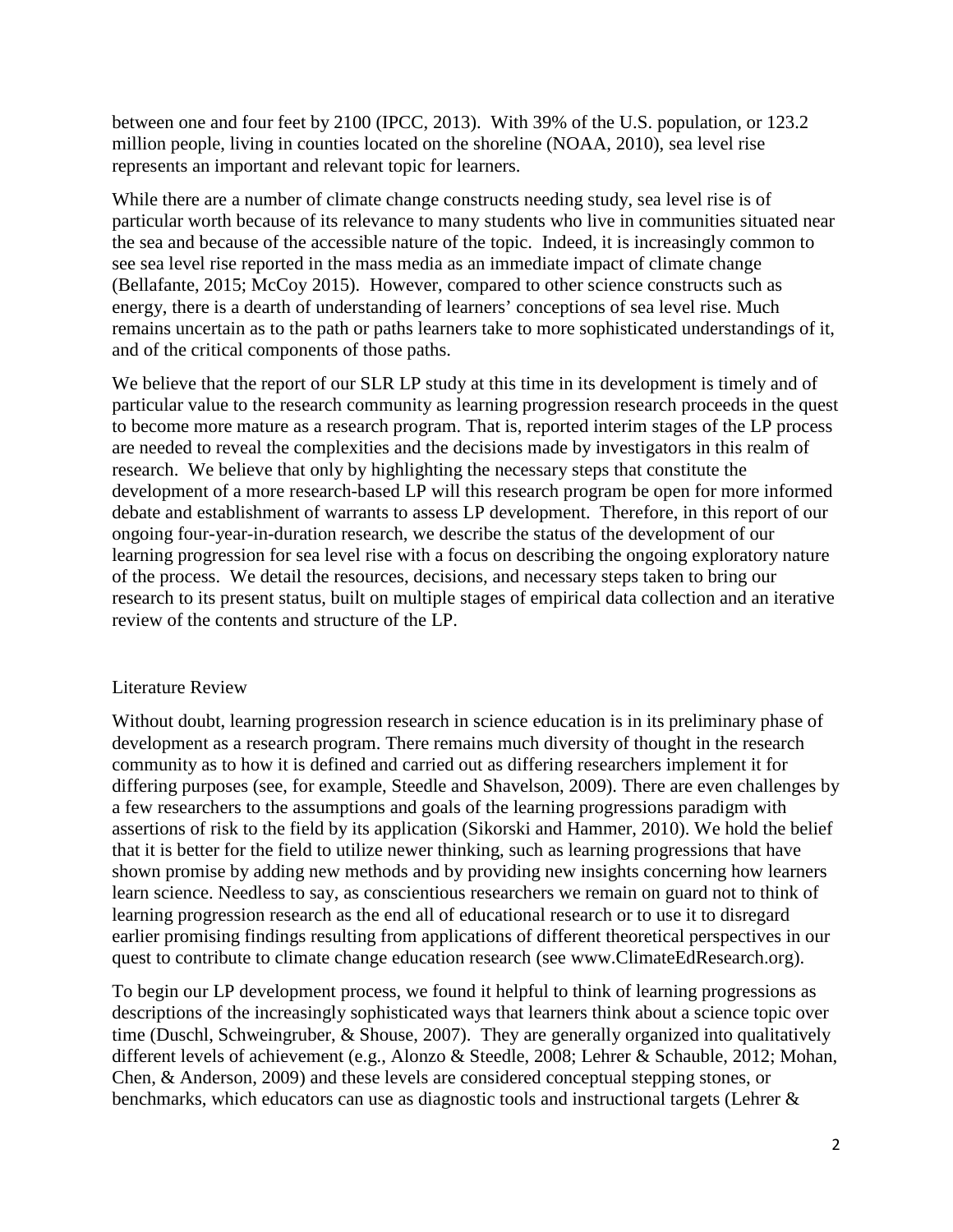Schauble; Shea & Duncan, 2013). The upper anchor represents what students should know by the end of high school. The lower anchor represents student understanding prior to instruction on the construct.

A frequently cited advantage of learning progressions is their ability to describe student learning *as it develops*. This provides an opportunity to better align curriculum, instruction, and assessment with how students learn and to anticipate the difficulties they may experience with a given construct. Others also have cited the value of involving teachers in the development of learning progressions as a form of professional development (Furtak & Heredia, 2014; Shea & Duncan, 2013).

The consensus in the research community is that learning progressions take place over extended periods of time (Corcoran, Mosher, & Rogat, 2009; NRC, 2007; Shea & Duncan, 2013). In *Taking Science to School*, NRC (2007) describes quality instruction as:

## *"strategically designing student encounters with science that take place in real time and over a period of months and years (e.g., learning progressions)."*

It is important to note that learning progressions are commonly referred to differently in the mathematics literature than in the majority of the science education literature. They are referred to by mathematics education researchers as learning trajectories and they are based on shorter term, more topical areas of learning (Daro, Mosher, & Corcoran, 2011; Simon, 1995). Often learning trajectories focus on only several grade levels. Similar to learning progressions in science education, trajectories are based on empirical evidence and involve hypotheses about the path or paths students take towards a sophisticated understanding of a topic.

There have been some efforts to reconcile these two stances held by differing education research communities. Plummer and Krajick (2010) and Wilson (2005) have described learning trajectories as sub-progressions making up a larger learning progression. In their work on celestial motion, Plummer and Krajick choose to focus on how learners progress in their understanding of celestial motion from an earth-based observational perspective. Since there are other components of celestial motion (e.g., seasons, phases of the moon) the researchers used the term *learning trajectories* to highlight the smaller grain size of their work.

While the majority of research on learning progressions in science education looks at learning over months or years, based on our review of the literature we believe tentatively that learning progressions may also be studied over shorter timeframes. For example, Steedle & Shavelson (2009) studied the physics topic of force and motion over the course of an instructional unit. The authors cite the work of Wilson (2005) with construct maps and Kennedy et al. (2005) with progress variables as examples supporting the effectiveness of the learning progression framework over shorter timeframes.

Another frequently cited aspect of learning progression research is that it focuses on the "big ideas" of a discipline (Duschl, Maeng, & Sezen, 2011; Krajcik, Sutherland, Drago, & Merritt, 2012; NRC, 2007). These ideas are said to be central to the discipline and generative in nature. The topic of climate change, and its consequences such as sea level rise, is included in the NGSS at the middle and high school grades because it represents a core science idea.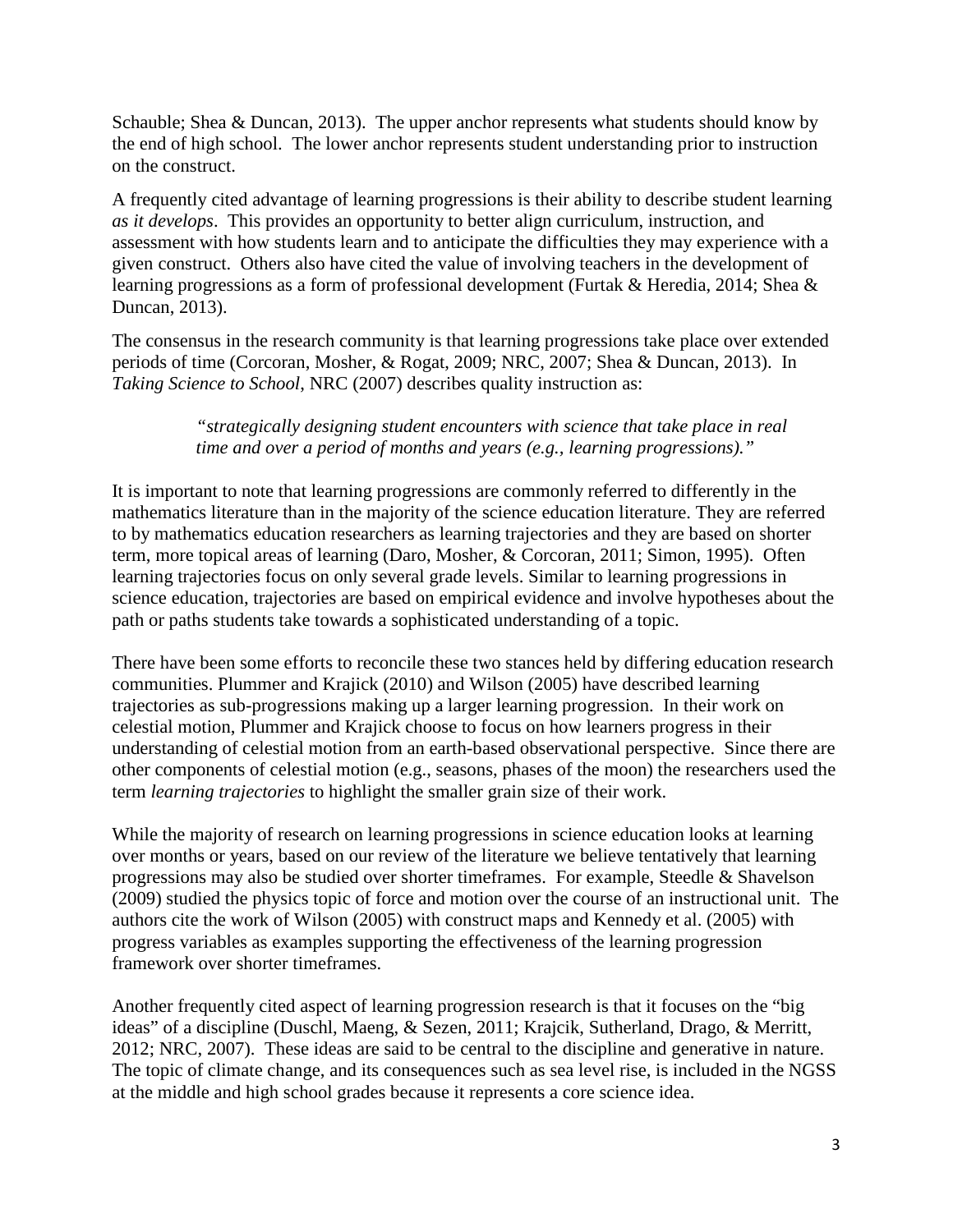A number of researchers stress the need for the development of learning progressions to take place in the context of classroom instruction (Furtak, 2012; Songer, 2009; Shea & Duncan, 2013). They argue that curriculum is needed to elicit student thinking and uncover alternative conceptions in order to build a robust empirically-supported learning progression for a construct. It is also noted that specific curriculum can influence students' learning pathways (Hmelo-Silver & Duncan, 2009). We also believe that, for topics such as sea level rise where students have limited experience, instruction is critical in order to observe how learning progresses. Moreover, we believe that LPs potential can only be realized if investigators can effectively revise LPs based on empirical findings and develop an acceptable set of methods and heuristics to facilitate such revision. This revision and refinement work often needs to be done in classroom contexts through targeted and LP-driven instruction. Such efforts are challenging given the resulting messy and context-dependent nature of the data (Shea & Duncan, 2013).

#### *Approaches*

A variety of approaches exist for the development of a learning progression (Duschl, Maeng, & Sezen, 2011; Salinas, 2009; Shavelson, 2012). Which approach is taken by researchers depends on the nature of the construct, access to participants, and the researchers' methodological preferences. In addition, it may be appropriate to take different approaches at different stages of learning progression development (Shea & Duncan, 2013). In our own work with sea level rise, although we have been investigating it for the past four years, we recognize that we are still in an exploratory stage of development of a LP which influences heavily the research methods that we employ to elicit and measure student thinking.

In the very early stages of developing a learning progression, an initial or hypothetical learning progression is developed around a core science idea. Development often proceeds based on an analysis of standards documents, science education research literature on the topic, as well as science content. Based on this hypothetical progression, instrumentation is developed to elicit and collect data about student thinking on the topic. In our work, these initial stages were essential due to limited educational research on the topic as well as an evolving understanding of the mechanisms and consequences of sea level rise.

A hallmark of learning progressions is their reliance on empirical data to provide evidence to modify and refine the progression. Interviews and open-ended assessments are frequently used (e.g., Furtak, 2012, Gunckel et al., 2012, Gotwals & Songer; 2013; Mohan et al., 2009) as are classroom discourse (e.g. Berland & McNeill, 2010; Schwarz et al., 2009) and multiple choice items (e.g., Steedle & Shavelson; 2009). Often a combination of these methods are used to provide data from multiple sources providing empirical support for the learning progression. Regardless of the data sources, the development and refinement of learning progressions usually follows an iterative path (Schwarz et al., 2009; Alonzo & Steedle, 2008; Shea & Duncan, 2013) as we have found in our present research.

An example of a learning progression that employs multiple data sources, each at different stages of the development of the progression, can be found in the work reported by Neumann et al. (2013). In a learning progression on the topic of energy they first established an initial learning progression based on existing curriculum and research on students' understanding and development on the topic of energy. Based on this information an instrument was developed and refined. Finally, the instrument was used on a large sample of students and the resulting data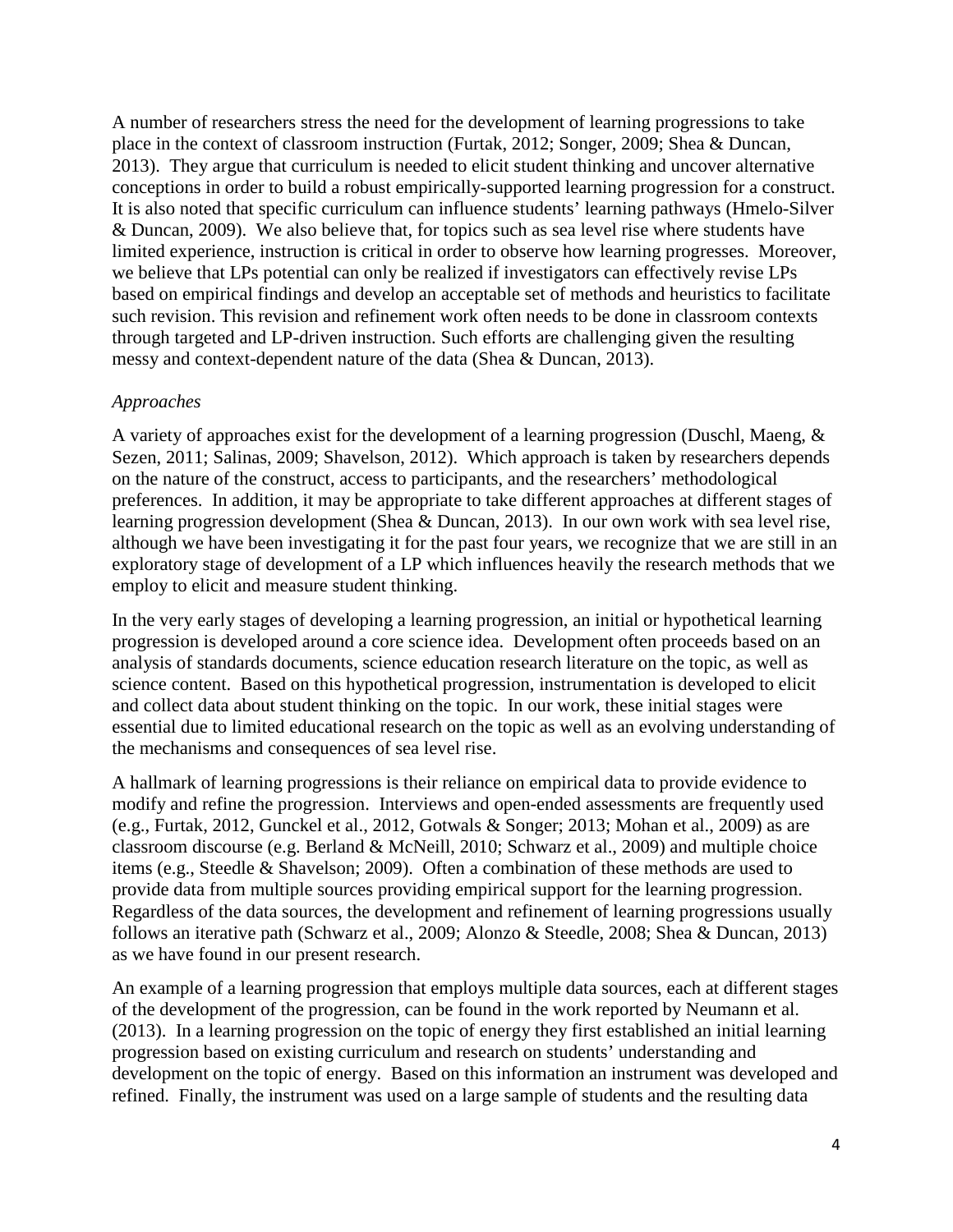analyzed using Rasch analysis. For a topic like energy, where a substantial research base exists and the topic is taught across multiple grade levels, the initial stages of development are more accessible. However, for the topic of climate change and sea level rise, where the extant literature is more constrained and the topic is not yet part of formal schooling, the exploratory stages of development are slower and more time consuming.

Typically, the use of statistical modeling takes place after exploratory studies such as our research in students learning the concept of sea level rise have resulted in a conditional LP supported by empirical data. As we continue the process to increase confidence in our sea level rise learning progression, we anticipate that the statistical modeling techniques will be used in the future as part of a large-scale validation study of our conditional SLR LP.

In our exploratory study that has consisted of multiple steps, we viewed data collection and analysis in our LP work for SLR with an emphasis on empirically supporting or challenging our draft progression as well as on developing and establishing instrumentation and methods. To do so we took much care to study in detail instructional interventions of a shorter duration in order to maximize the number of iterations of modifications and refinement. Doing so allowed us to develop even more empirically supported conditional drafts of a SLR learning progression while refining the necessary instrumentation to be used in a future validation study with larger data sets.

# Theoretical Framework

As we sought to develop an account of student understanding of SLR we were guided by the learning progressions theoretical framework. In particular, we see students' understanding about sea level rise progressing from a limited towards a more sophisticated understanding.

We conceptualize sea level rise as a construct that is appropriate for a LP investigation. That is, over time and with relevant instruction students progress in the sophistication of their understanding of the construct. Our sea level rise learning progression addresses both the mechanistic elements of sea level rise (e.g., phase changes, kinetic molecular theory) and its effects on humans (e.g., property loss, inland flooding during storms, and loss of ecosystems).

Because our research is in an exploratory stage we are careful to be mindful that there may be more than one pathway to a sophisticated understanding (NRC, 2007) and that these pathways may depend to some degree on the type of instruction students experience (Lehrer & Schaubel, 2009) and the personal and cultural experiences students have had with the construct. It is possible that another instructional experience would result in a different learning progression. Therefore, future data collection will include varying instructional activities as well as attention to including a very diverse study population.

Generally, learning progressions are considered to take place over extended periods of time (NRC, 2007). However, in the case of the sea level rise learning progression we assert that it may be described over a shorter timeframe. We agree with Shavelson (2009) that learning progressions are appropriate for constructs, like sea level rise, where learning is viewed over shorter durations. Our review of the literature and our experience in studying multiple samples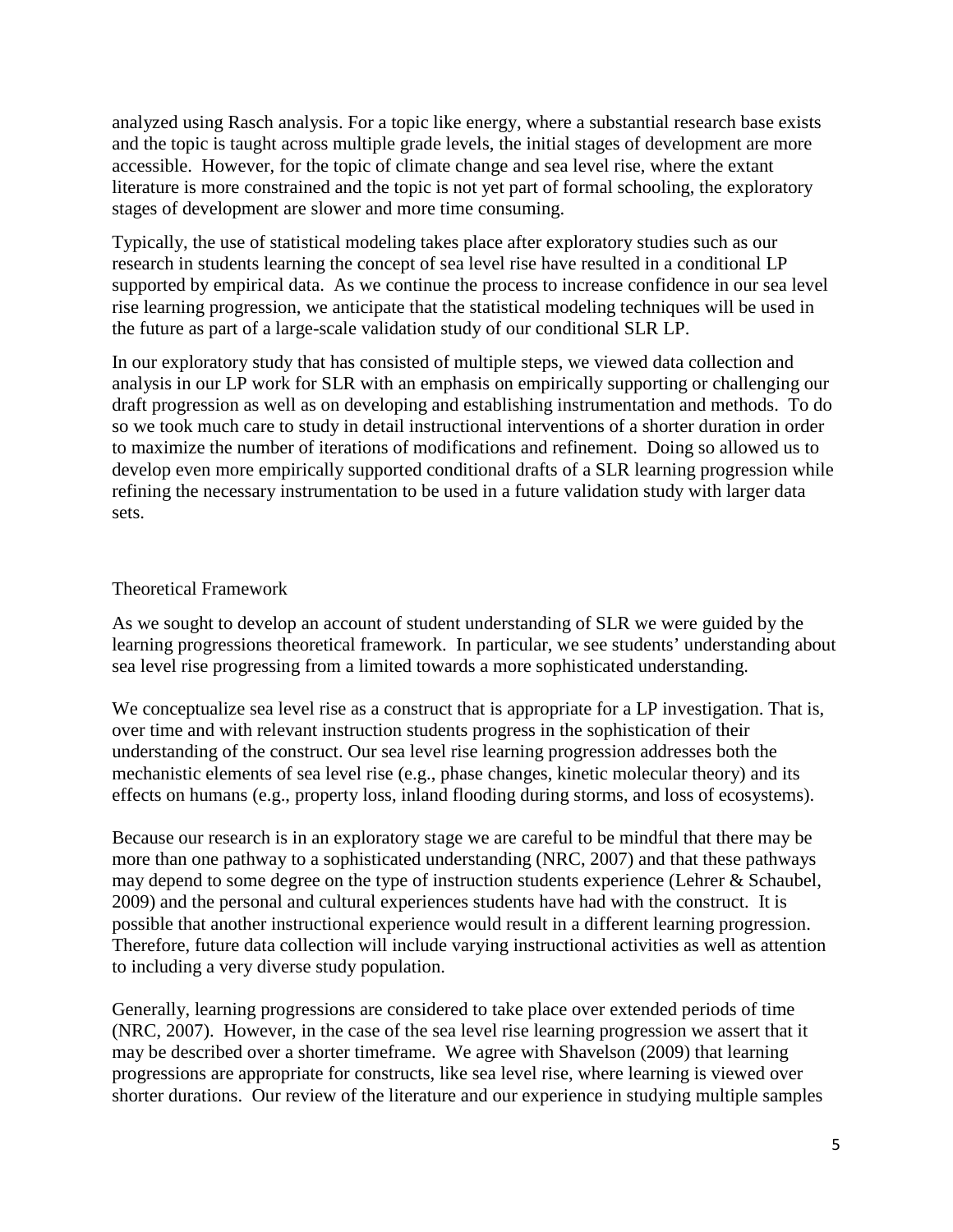of learners support our position that the learning progressions framework is effective for describing learning in shorter contexts as well as over extended periods of time.

Our decision to make sea level rise one focus of our learning progressions research was informed by our context. The National Climate Assessment has reported that sea level rise poses an increasing risk to U.S. coastal zones and to our northeast region in particular (U.S. Global Change Research Program, 2014). Prior research on learners' understandings of climate change has suggested that place and context may have the potential to shape learners' perspectives on climate change (e.g., Chhokar et al., 2011; McNeill & Pimentel, 2010). For example, Lester, Ma, Lee, and Lambert (2006) provided evidence that learners in their coastal context attended to sea level rise as an aspect of climate change that was relevant to their own lives. Because the learners in our study were likewise located in a region likely to be affected by sea level rise, we posited that the topic would be of particular relevance and interest to them.

Because our learning progression is currently in the early stages of development, although we have spent nearly four years on it and have made productive progress, our primary research goal is to develop an initial empirically supported learning progression on the topic of sea level rise.

#### We examine the research question: *How can learners come to understand sea level rise in a progressively more sophisticated manner?*

In particular, our focus is on establishing the upper and lower anchors while beginning the more nuanced work to define the intermediate levels of the progression.

#### Context

Our study took place as part of a multi-year National Science Foundation grant (MADE CLEAR, [www.madeclear.org\)](http://www.madeclear.org/) involving research, K-12, and informal science education organizations across two Mid-Atlantic States in the U.S. A., Delaware and Maryland. The project is tasked with the development and implementation of a climate change education plan for the region.

Both of the two participating states in the project were Lead State Partners in the development of the Next Generation Science Standards (NGSS, 2013) and are currently working to implement the new standards. Because NGSS includes climate change, a topic not traditionally taught in U.S.A. schools, both states have been active participants in the research.

Our data collection took place across three teaching and learning contexts including a middle school classroom, an undergraduate science methods course at a major research university, and at an environmentally themed summer science camp. Students in the middle school classroom (N= 90) completed a researcher-crafted Sea Level Rise Assessment Instrument, including written explanation for their responses. Undergraduate science methods students  $(N=77)$  completed an online sea level rise activity designed for our study. A subset of the pre-service teacher group also completed the Sea Level Rise Assessment Instrument. Students in the summer science camp (N=5) completed the assessment instrument and online activity as well as engaging in other activities and discussions about sea level rise.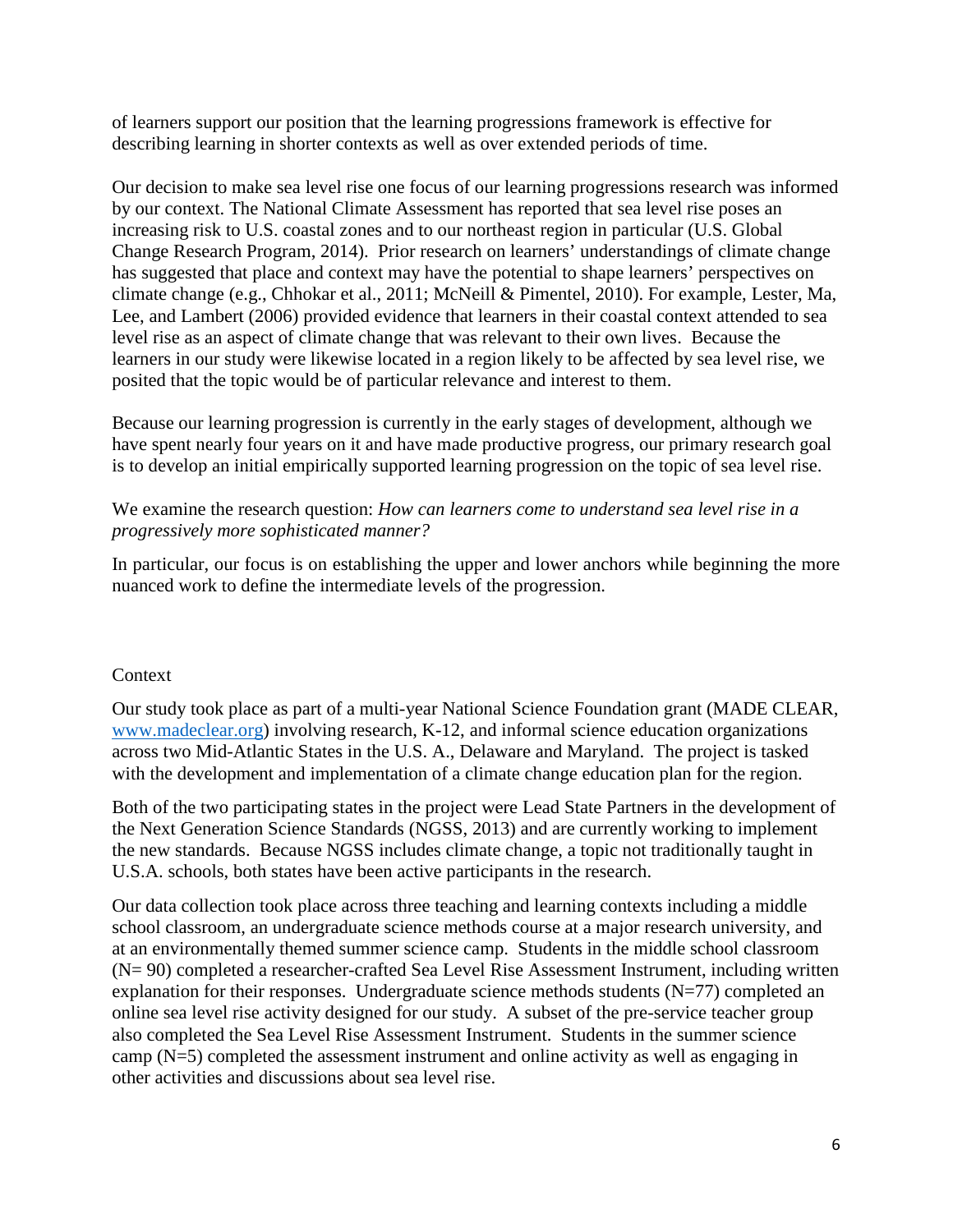An advantage to working with a variety of learners and instructional contexts is access to data representing varying levels of sophistication in learner understanding of sea level rise. In general, the undergraduate pre-service science teachers provided more detailed and sophisticated ideas on both the SLR Assessment Instrument and the online activity than did middle school students.

#### Methods

#### *Development of the Hypothetical Learning Progression*

Our work began with the development of a hypothetical learning progression. Initial development involved analysis of the AAAS Science Literacy Maps (AAAS, 2001), the NGSS (NGSS Lead States, 2013), input iteratively from SLR experts, scientific reports on SLR, and feedback from practicing teachers. The education research literature was also influential in the development of the hypothetical LP. Beginning with a hypothetical LP based on existing research and expertise enabled us to begin the process of designing robust assessments and activities to pilot and test.

Since the topic of sea level rise is only mentioned explicitly once in the NGSS (the clarification statement for HS-LS2-6), we looked at constructs closely related to the cause, mechanism, and impacts of sea level rise. For example, phase changes, thermal expansion, and climate change. The AAAS Science Literacy Maps were particularly useful in identifying these constructs and how learning is thought to progress over time. While not generally empirically supported, the Literacy Maps did provide a useful starting point. In addition, they provided access to essential research on conceptual development that identified alternate conceptions students may have on each of the targeted constructs associated with SLR.

Science experts in climate change and sea level rise also reviewed the hypothetical learning progression we produced from this stage of our process. This action was primarily to receive feedback on the accuracy and completeness of the upper anchor of our learning progression. Content experts from university and government provided feedback on the hypothetical learning progression as well as the sea level rise assessment instrument. In addition, middle and high school teachers also reviewed and provided feedback on the hypothetical learning progression and assessment instrument.

Finally, the emerging body of research on learning progressions guided the development of the hypothetical and provisional sea level rise learning progression. In particular, the work of Anderson (Jin & Anderson, 2012; Mohan, Chen, & Anderson, 2009) influenced significantly our early development of a hypothetical LP for SLR (including use of 4 levels for its multiple dimensions).

*Development of the Empirically Supported Learning Progression*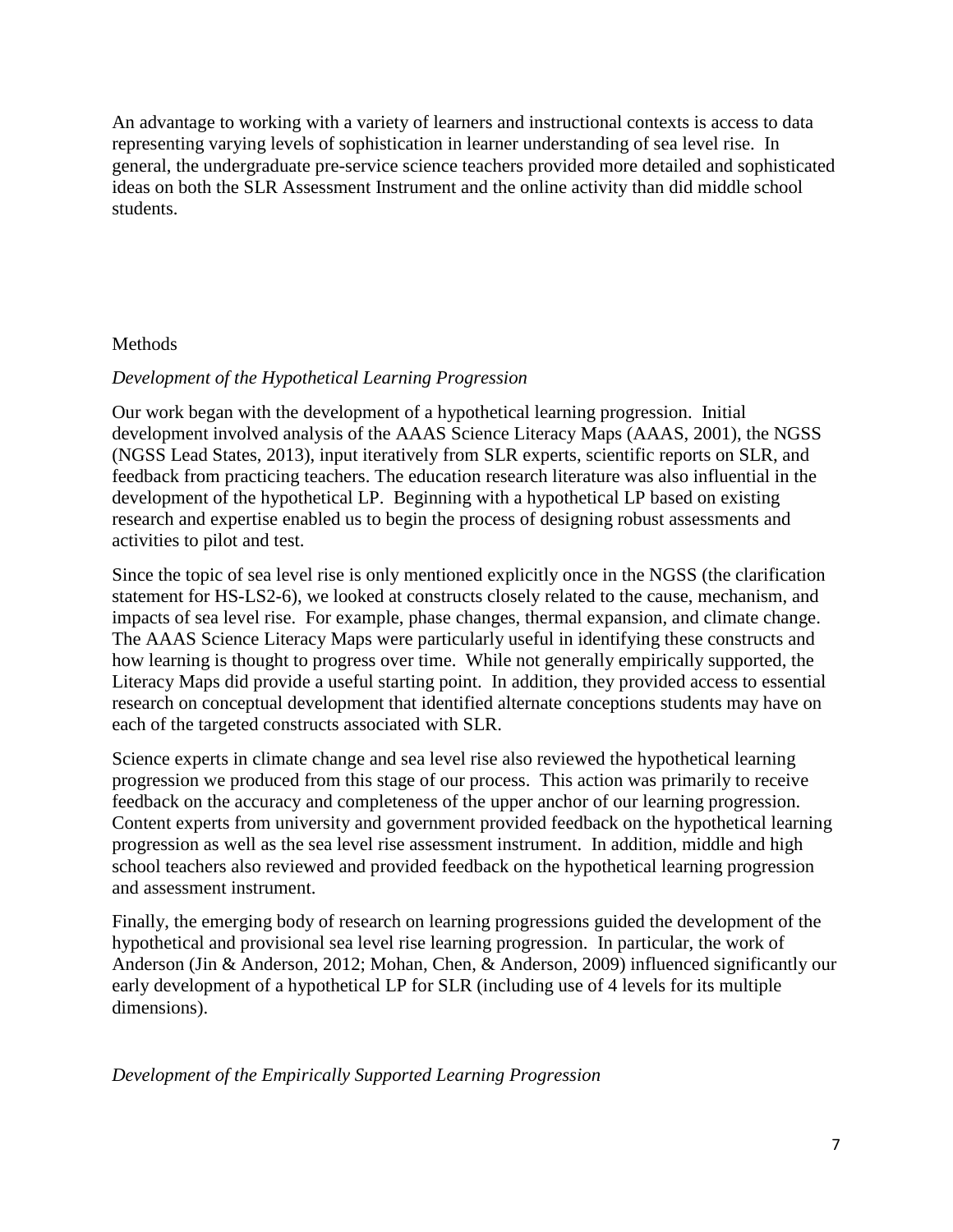Our study employed a mixed methodology to develop an empirically supported learning progression. This involved the development of a set of assessment items (the SLR Assessment Instrument) to collect both quantitative and qualitative data, and an instructional activity (the Sea Level Rise Online Module) to provide qualitative data for analysis. Student drawings were also used to elicit student thinking about sea level rise.

To establish the upper anchors of the multidimensional LP we gathered data on the learners' understanding of the construct from undergraduate pre-service teachers at a mid-Atlantic university in the USA. We anticipated that this population would possess relatively sophisticated understandings as measured by our instruments. To gather learner thinking related to the lower levels of the LP, we worked with middle school learners.

We used an iterative methodological approach to develop our sea level rise learning progression (Figure 1). This began with the development of a draft hypothetical learning progression. The draft hypothetical LP for SLR served heuristically as a starting point for the first iteration of the SLR Assessment Instrument, which consisted of 15 multiple-choice questions.

The SLR Assessment Instrument (Appendix A) was administered multiple times with revisions between each administration. In piloting the instrument, we asked the undergraduate preservice teachers to provide written explanations of the reasoning behind their answers. Later, small group extensive discussion with middle school students at an environmentally themed summer camp served to further clarify participant responses. Middle school learners during the academic year were also asked to provide their reaction to the instrument. In addition, practicing teachers as well as sea level rise experts also provided feedback on each item.



# Figure 1: Research Design

Middle school students and pre-service teachers' responses led primarily to clarifications of vocabulary and rewording text, as well as identification and modification of distractors. For example, learners were confused by the text "*a need for people to accommodate flooding along the coast by relocating structures."* in the response to Item 5 (see Appendix A). The item was modified to *"a need for people to move and relocate structures further inland to accommodate flooding."*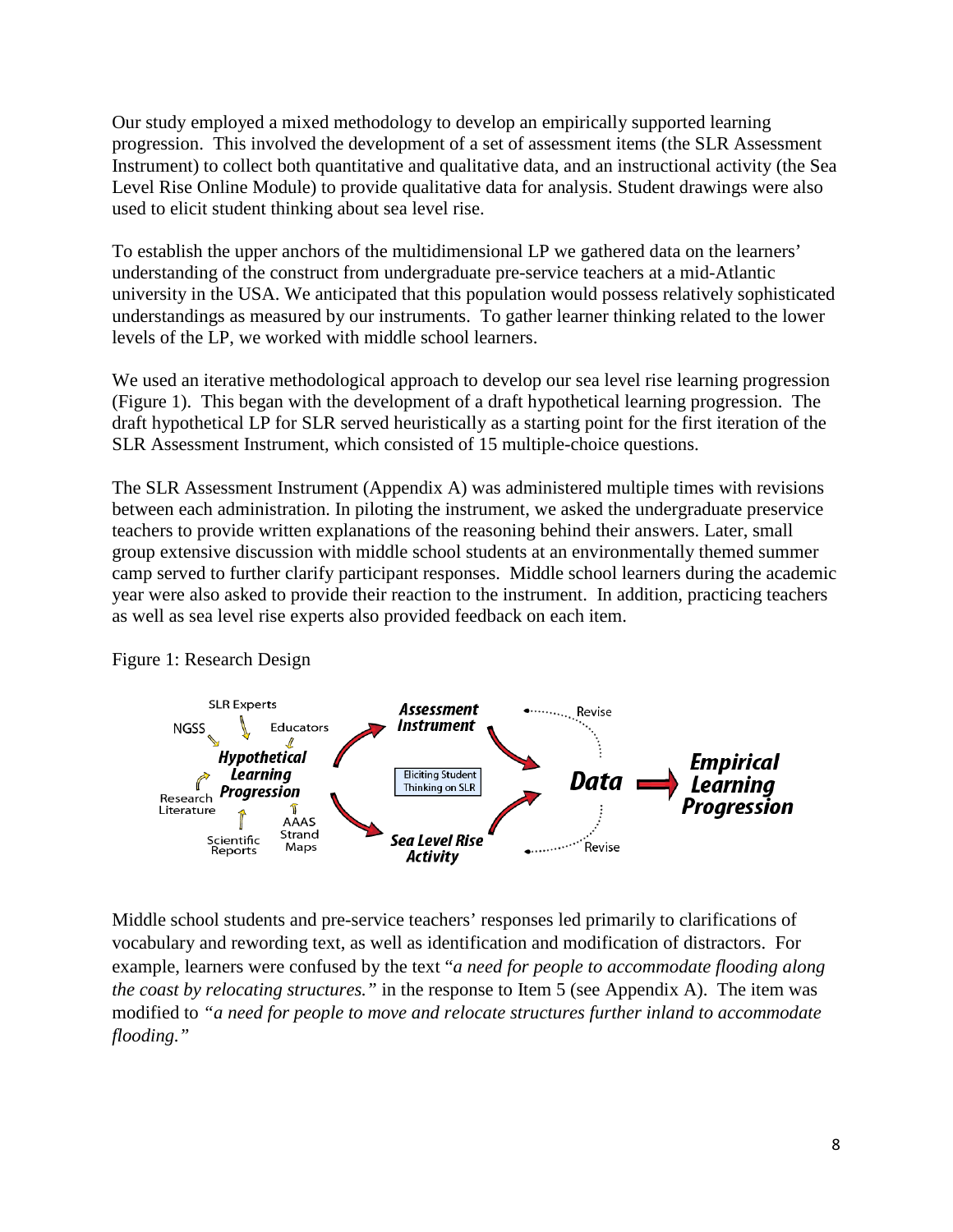Initially we included images to provide context for students answering questions in a manner similar to Neumann (2013). However, for most of the questions we found the images did not further elicit student thinking and in some cases were a cause of confusion. We therefore eliminated images from most of the items.

Practicing teachers were primarily concerned with reading levels of items. We therefore analyzed item Lexile scores and made modifications where needed. This need to simplify was sometimes at odds with feedback from sea level rise experts whose suggestions often included the addition of technical text and terms.

Sea level rise experts focused on the scientific accuracy items. For example, in response to an item on thermal expansion, one science expert suggested:

*Use "expand" instead of "grow larger". Molecules can grow larger by coalescence, which has no impact on volume change. Expansion relates to density change which does affect the volume.* 

Expert feedback on the impact of sea ice (ice floating in sea water) versus terrestrial ice resulted in the modification of number of items. Experts also suggested graphs and citations for information used in items. One expert stated:

*"I think it is important to cite the sources of data used to construct the graph. In dealing with climate-related issues, which can be very controversial, do not leave yourself open to criticism because the data source is unknown. For my money, the credibility of the data is just as important as the data itself. I would provide a small citation below the graph stating whose data you are using."*

We therefore added citations, as needed, although this increased assessment item complexity.

We followed the same process with the SLR Online Activity, which used SLR data, maps, and video to elicit student thinking on sea level rise. Based on the data we conducted, as guided by our hypothesized and draft LP for SLR, we engaged in three iterations of revision for our SLR Online Activity. These iterations included work with middle school students in a classroom setting, undergraduate preservice teachers in a science methods course, and middle school learners at a summer camp that included attention to sea level rise.

A core component of moving from the hypothetical and draft LP to an empirically supported provisional learning progression for SLR was eliciting learner thinking on sea level rise. This is shown in Figure 1 between Assessment Instrument and the assessment of the Sea Level Rise Online Activity. Through an ongoing process of collecting and analyzing data we engaged in the process of developing an empirically based learning progression for sea level rise, a necessary extended process that will require additional iterations with more and diverse learners to be finalized.

SLR Assessment Instrument. The SLR Assessment Instrument was developed based on our hypothetical learning progression and modified using data from middle school students (N=90), SLR experts (N=3), and undergraduate pre-service teachers (N=50). In addition, questions were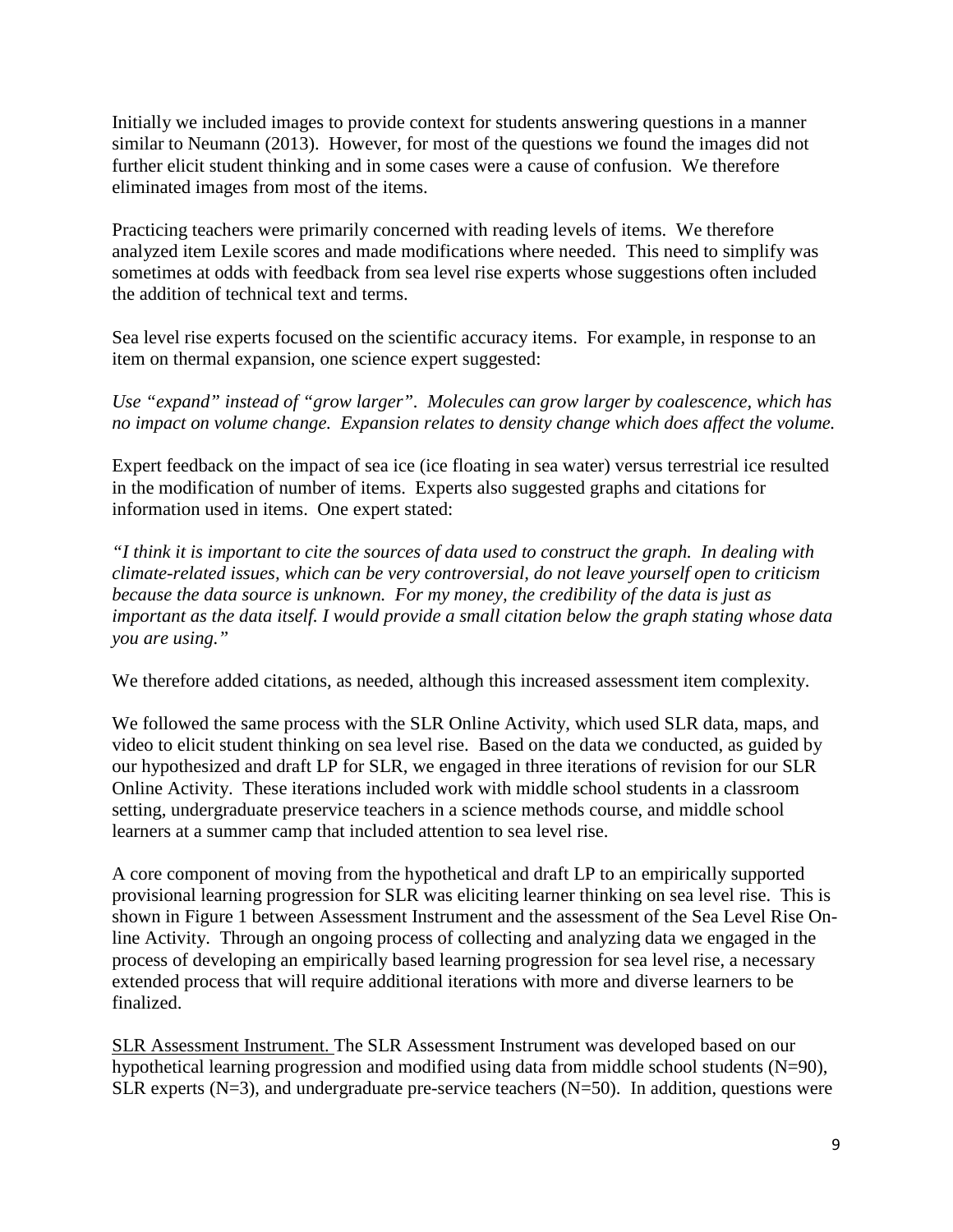administered and small group discussions were conducted using a mature version of the SLR Assessment Instrument with a diverse sample of middle school students  $(N=5)$  at a voluntary environmentally themed summer camp. See Appendix A for the SLR Assessment Instrument.

The instrument initially consisted of 26 questions. Over the course of the project the instrument was iteratively modified through a process of deletion as well as combination of redundant items. All questions were modified in some manner during the process. Several new questions were added to address varying levels of sophistication in student thinking. The instrument currently consists of 16 items.

SLR Online Activity. The second assessment instrument, the SLR Online Activity, was also developed based on our hypothetical learning progression. The activity went through three iterations with in-service ( $N=15$ ) and pre-service ( $N=70$  and  $N=7$ ) teachers prior to being used with middle school students (N=5).

The online activity presents learners with a geographically relevant context for investigating sea level rise and its consequences. This involves viewing data on the global projected rise in sea level and using an interactive website [\(www.SurgingSeas.org\)](http://www.surgingseas.org/) to visualize the effects via satellite imagery and maps showing the degree to which land would be submerged under different projections. Based on projections and maps learners reflect on the impacts of sea level rise in the geographic area. The online activity also presents the science content for the mechanism of sea level rise.

# Results

 To access learner thinking about sea level rise at the middle to upper anchors of our learning progression, as well as to refine our instrument and activity, we initially worked with undergraduate pre-service teachers in a science methods course. Responses and preservice teacher explanations from the SLR Assessment Instrument were useful for looking at learner thinking about the *mechanisms* of sea level rise. For example, for the SLR Assessment Instrument question, "How does the thermal expansion of water cause sea level to change?" most learners were able to select the correct answer (water molecules will spread out, causing them to occupy more space). Explaining why they selected the answer they stated:

> *"the increased temperature causes them to move" "I think the water molecules jump around more when the temperature increases" "educated guess using pictures"*

However, some learners believed that the water molecules split apart and formed additional water molecules. Based on learner explanations for the 15-item SLR Assessment Instrument questions, we made revisions to our instrument and modified our SLR learning progression.

Preservice teacher data from the SLR Online Activity's assessment also addressed mechanisms, but placed an emphasis on the *impacts* of SLR. Based on the analysis of preservice teacher responses (N=77), the following codes represent initial conceptions about the impacts of SLR in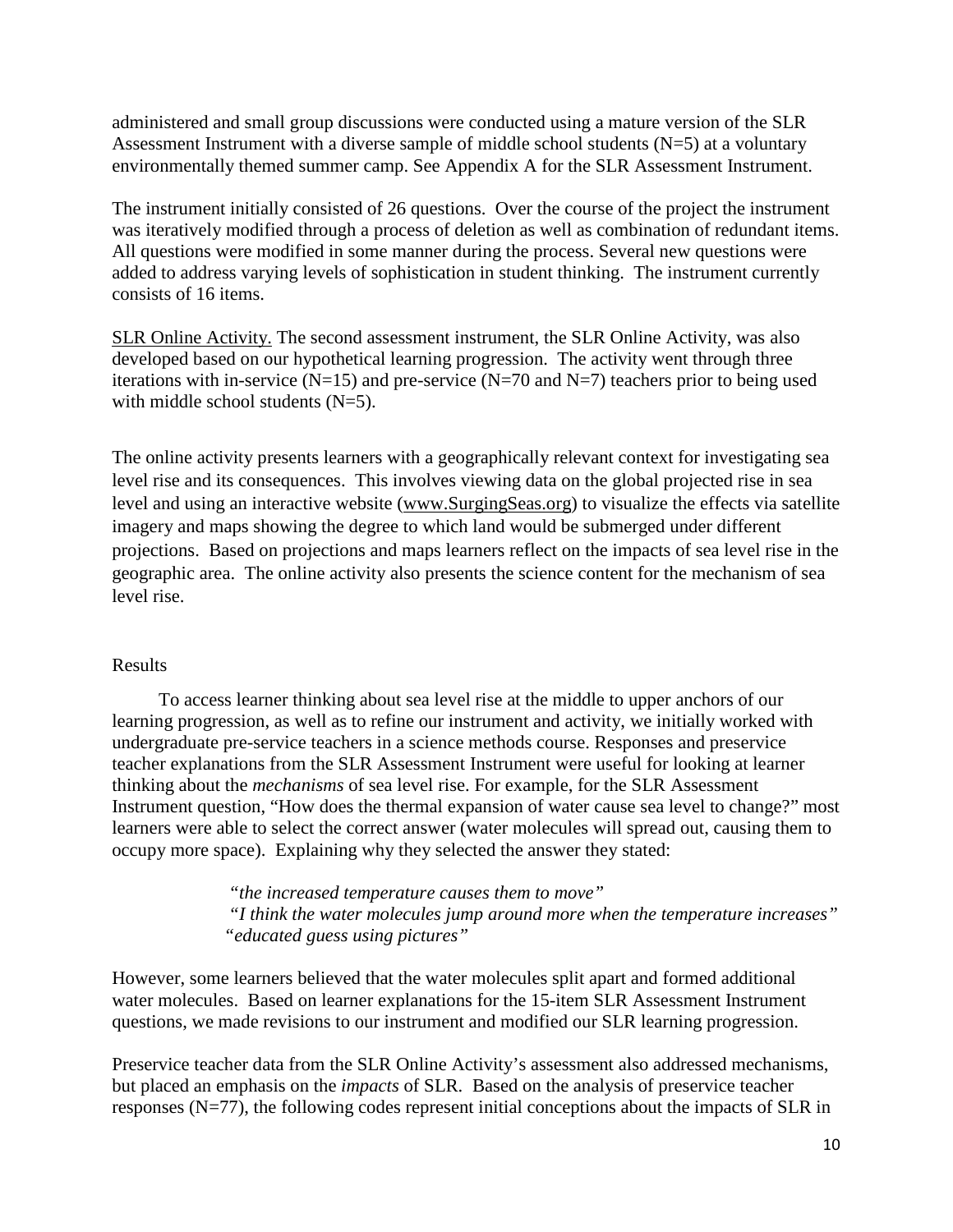response to the prompt: "*Write down three things (or more) you already know about sea level rise (e.g., why it's happening, factors causing it, impacts on communities and ecosystems).*"

| Table 1: Preservice Teacher Responses |                                           |
|---------------------------------------|-------------------------------------------|
| More powerful storms $(6)$            | Human habitats affected (2)               |
| Coastlines under water (4)            | Coastal cities uninhabitable (1)          |
| Pop. near coast affected (2)          | Threat to communities below sea level (1) |
| Communities will need to              | Longer planting seasons (1)               |
| relocate $(2)$                        | Negative impact on farmland/plants        |
| Land "sinks" (not subsidence)<br>(2)  | (1)                                       |
|                                       |                                           |

Based on these initial responses, as well as data from the SLR Assessment Instrument, we made modifications to the *Impacts* section of our SLR LP (Table 2). Data from the SLR Online Activity was also used to inform the modification of the *Mechanisms*, *Representations*, and *Causes* sections of our SLR LP.

Data from middle school students informed the lower anchors of our SLR LP. For example, when asked using the SLR Assessment Instrument question, *"Why is sea level rising?"* most responded in accordance with a consensus scientific perspective (i.e., an increase in global temperatures is causing ice melt, increasing sea volume). They stated, for example:

*"Because the Earth is warming up and when the snow or ice melts it turns into water."*

*"Because when ice melts water become more and more so sea level rise"*

*"Because as global warming occurs when it gets hot."*

*"Because temperature change would make snow melt and fall or melt into the sea"*

However one learner attributed the rise in sea level to increased precipitation, despite choosing the correct answer to the assessment question: *"I think that because the more parcipitation* [sic] *that comes from above, the more water comes, and the higher the water rises."*

In the Online SLR Activity, middle school students responded to the prompt "*Write down three things (or more) you already know about sea level rise…"* in a more limited manner, citing the melting of ice sheets, flooding, ozone as a cause of sea level rise, global warming as a cause for sea level rise, and the impact on polar bears and penguins. We believe much of the information provided may come from experiences outside of school, such as media coverage of the issue, as climate change is a relatively new topic in the school science curriculum.

#### *Changes to the SLR LP Based on Empirical Results*

Early in our process in the development of the SLR LP we found it necessary to include a section on the impacts of sea level rise on humans. This decision was guided by both the sociocultural theoretical perspective that places much value on learners' personal and cultural experiences as well as on our early conversations with students and educators.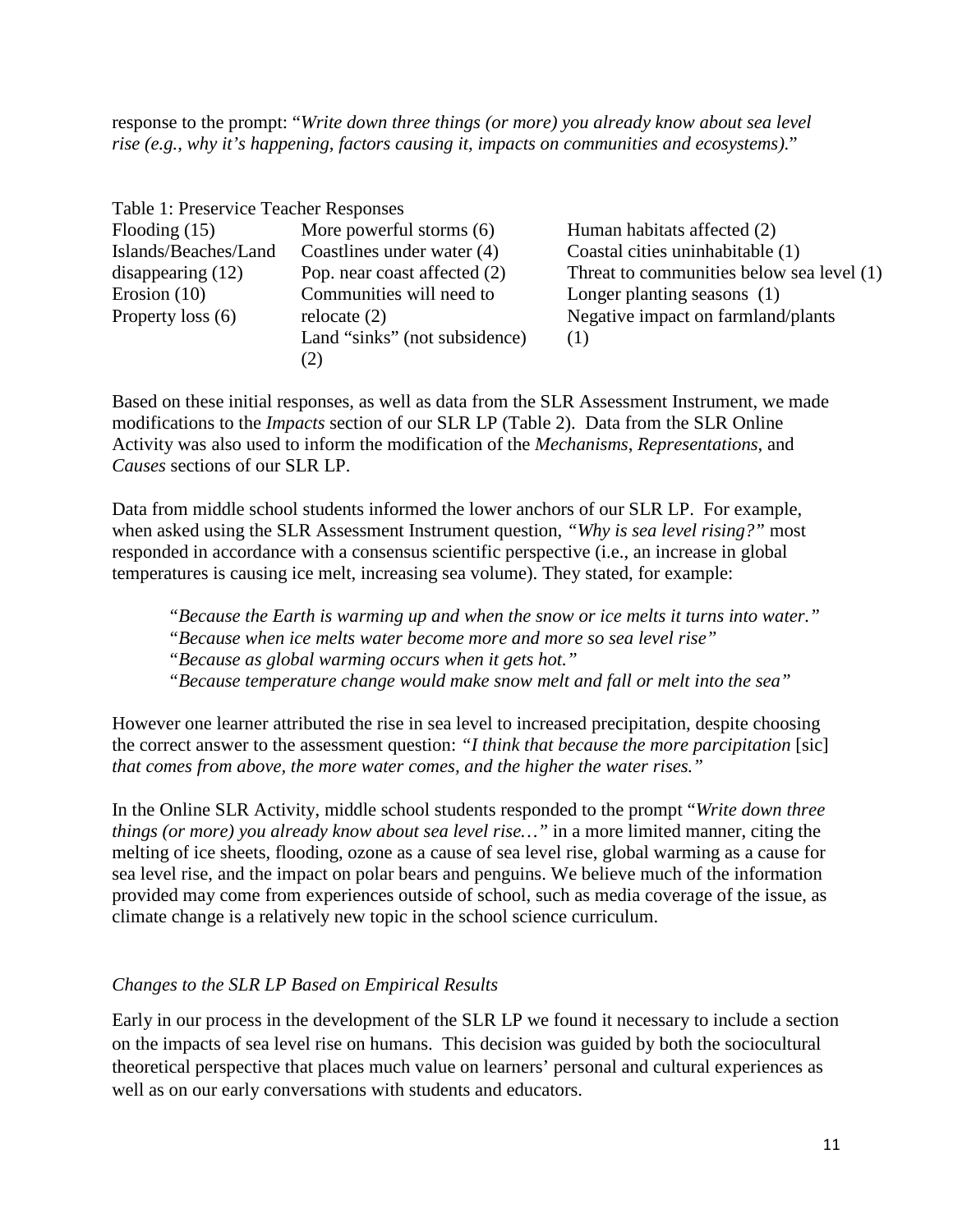The decision was further supported during interviews we conducted with middle school science teachers (n=27) during a five day summer professional development experience on teaching climate change. During interviews at the summer academy, a prevailing theme we perceived from analysis of their responses was the potential pedagogical importance of students' personal experiences with impact of climate change, especially sea level rise. For example:

*I think it will really help the kids because it is something that's so close to them and hits home.* (middle school teacher)

… *the kids, they remember things more if you keep it local, bring in hands on activities, they are going to remember it longer*. (middle school teacher)

*…they see the effects of sea level rise and climate change all the time, they flooded for Sandy, they flooded, like for Isabel, we flooded for something else recently. So it's definitely something that they see, they know it is happening to them. So I think it will be of great interest to them.* (middle school teacher)

Being situated in the mid-Atlantic region, close to the Atlantic Ocean, a majority of the participants in the academy taught within 50 miles of the coast and saw the topic relevant to their students.

Students also exhibited interest in SLR when they saw a personal connection, either for themselves or someone they knew. One middle school student at an environmentally themed summer camp, who initially appeared disinterested, became animated after viewing a video that showed New Orleans as an area threatened by sea level rise. He stated, "My grandmother lives there!"

After the initial addition of the Impacts section to the LP, two changes were made based on student responses to the SLR Assessment Instrument and the Online SLR Activity. The first change was intended to clarify what students know about the consequences of sea level rise as they moved from a Level Two to a Level Three in the LP. The following was added to Level Three of the Impacts section:

*Students are able to elaborate on specific consequences of sea level rise such as loss of habitat, in-land flooding during storms, property loss, and erosion.*

The addition was intended to make a clearer distinction between Level Two and Level Three for Impacts. As noted by others, the interior levels, or "messy middle" (Shea & Duncan, 2013) are often challenging.

For Level Four of the Impacts section the following text was added:

*Students recognize that sea level rise projections are based on available data and may be lower or higher than predicted.*

Students' understanding of the nature of scientific projections for sea level rise indicates a more sophisticated, model-based understanding of the sea level rise. More than just a general addition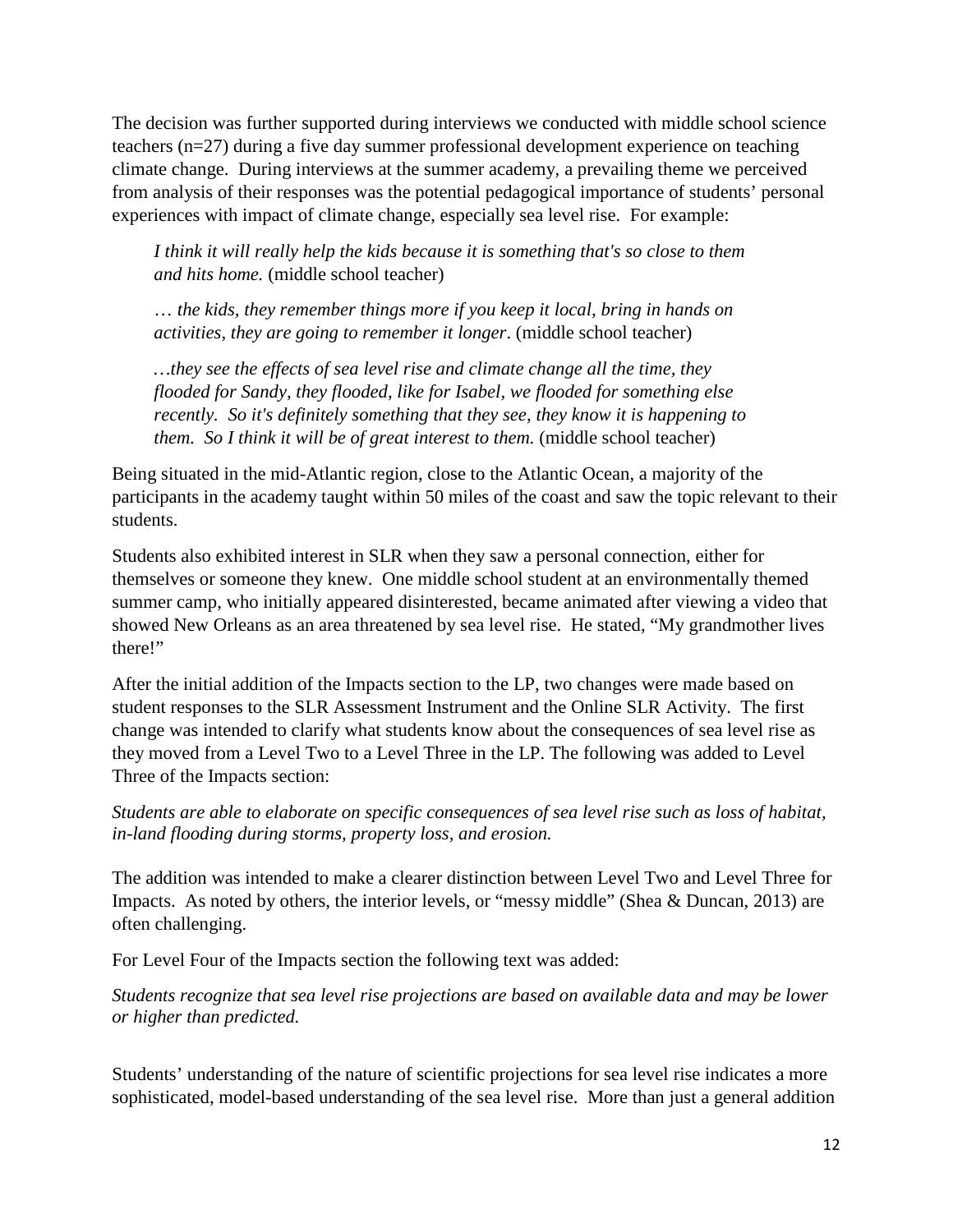of knowledge about impacts, at Level Four students understand that, while sea level will rise, it is uncertain the degree of rise, and therefore the impacts.

With supporting data from both teachers and students, as well as making theoretical sense based on sociocultural theory, a separate section of the learning progression focusing on the impacts of sea level rise was added, investigated, and modified.

## Discussion

Using our SLR Assessment Instrument we were able to elicit from a small sample middle school learners' thinking about varied dimensions of sea level rise mechanisms, both macroscopic and microscopic. The data on learner thinking mapped well onto our hypothesized learning progression for SLR. Regarding the macroscopic, characterized in Level 1 and Level 2 of our SLR LP, we found that learners were able to articulate explanations to the question, *"Why is sea level rising?"* They provided examples of visible phenomena such as melting ice and some provided a rudimentary mechanism (heat from global warming).

For the microscopic, although learners were able to respond correctly to the SLR Assessment questions when we sought to elicit their thinking, we found their ability to provide an explanation was limited. This indicated that they did not possess an understanding of the construct at Level 3. We therefore interpret this to mean that the middle school students in our study could be located at a Level 1 or 2 on the SLR LP.

Preservice undergraduate teachers possessed more sophisticated thinking about SLR as measured by our instruments. This was evident in their responses to SLR Online Activity prompt *"Write three things you already know about sea level rise…"* Their responses indicated a wider range of knowledge of both the mechanisms and impacts of sea level rise. Many preservice teachers were able to demonstrate an understanding of the microscopic nature of thermal expansion and sea level rise. However, not all possessed this level of sophistication, with some believing thermal expansion resulted from water molecules breaking apart and forming additional water molecules. We interpret this to mean the undergraduate pre-service teachers in our study were at a Level 2 or Level 3 on the SLR learning progression.

Based on data from middle school students and undergraduate pre-service teachers we found that the use of our hypothetical and draft LP for SLR provided useful information about learners' understanding of the SLR construct. That is, it indicated where learners possessed competency and where they needed to continue to grow in their understanding of the construct of SLR.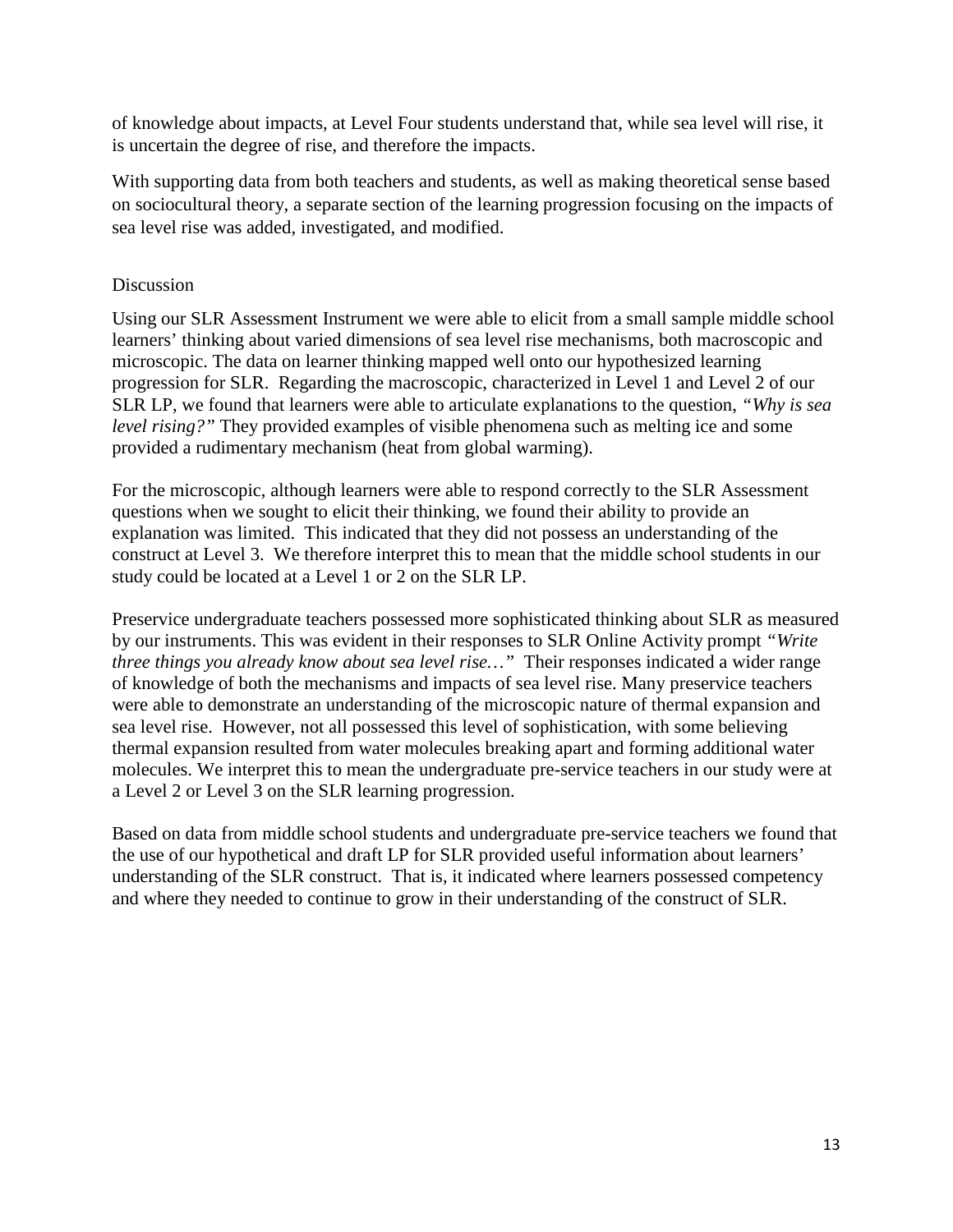| <b>Level 1</b>       | Level 2                | Level 3                     | Level 4              |
|----------------------|------------------------|-----------------------------|----------------------|
| (Lower Anchor)       |                        |                             | (Upper Anchor)       |
| Students explain sea | Students explain sea   | Students explain sea level  | Students explain sea |
| level rise on a      | level rise on a broad  | rise on the microscopic to  | level rise on the    |
| macroscopic scale    | macroscopic to large-  | the landscape scale, though | atomic-molecular     |
| only, focusing on    | scale focus across     | they may refer to smaller   | scale. Students use  |
| immediately visible  | familiar and visible   | particles such as atoms or  | driving forces (e.g. |
| structures or        | dimensions. Students   | molecules.                  | gravity), as well as |
| phenomena without    | can identify a         | Students are able to put    | constraining factors |
| including            | mechanism, though      | events in order, but do not | (e.g. topography) to |
| mechanisms for       | they rely on actors or | include driving forces or   | explain changes in   |
| phenomena.           | agents.                | constraining factors.       | sea level.           |

Table 2. *Mechanisms* of Sea Level Rise from the SLR LP (see Appendix B for full SLR LP)

Based on data from the Sea Level Rise Assessment Instrument and the online activity, we found three areas that warrant additional investigation. These include the timeframe over which sea level rise is occurring, the scale of sea level rise and its consequences, and the role ozone plays in a warming earth and rising seas.

In the online sea level rise activity, students' responses indicated that many did not consider increases in sea level of several feet to be significant. When asked to interpret a graph showing different projections of sea level rise over the next 100 years, a number of students prefaced their predictions with the term "will *only* rise …" This indicates that they were able to interpret the graph but did not have a sense of how the scale related to the impacts of sea level rise.

The timeframe over which sea level rise occurs is also an area where student understanding may be limited. Based on our current data we are unsure of how students conceptualize the timeframe over which sea level rise is projected to occur. The impacts of sea level rise are most often discussed as future events, although that is beginning to change; for example, as we see extreme weather more frequently cited as a result of climate change, it may be that students do not understand the immediacy of the problem. However, additional research is needed to support a change to the learning progression.

A recurring theme we found for both middle school students and preservice teachers was that ozone was thought of as a cause of a warming earth. Previous research (Andersson & Wallin, 2000; Boyes & Stanisstreet, 1997; Hansen, 2010) has also identified ozone as a cause of climate change as an alternate conception held by learners. We therefore modified our learning progression to include the role of ozone in a LP for climate change. While ozone was frequently mentioned, more so at the middle school level, we are unsure if learners are conceptualizing ozone to be equivalent to carbon dioxide or if they consider it to be a separate cause independent of carbon dioxide.

Each of these areas will be explored further in the next iteration of data collection and analysis.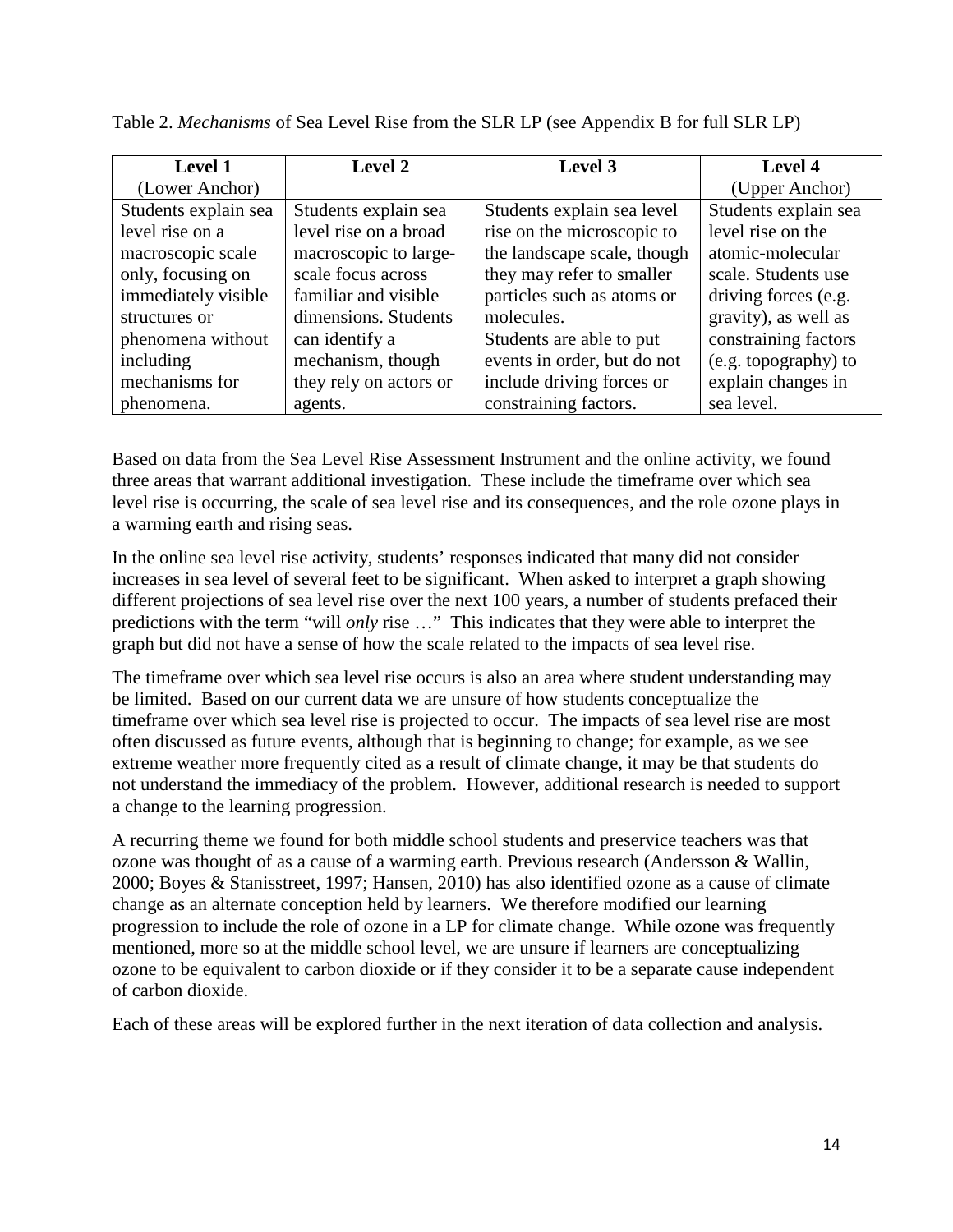#### **Conclusion**

Our report of the development of our conditional SLR learning progression, along with the accompanying assessment instrument and instructional activity, we believe contributes valuable information to the emerging research about learning progressions and specifically about climate change education. We believe our insights are a resource needed to develop research-informed effective curricula and assessment for the SLR construct a major effect of climate change.

We have revealed how one group of researchers approached the development of a literature and empirically-based learning progression for a climate change construct. By detailing the development from an initial, starting point hypothetical LP to a conditional empirically supported LP our work adds meaningfully to the literature. From our review of the literature, such a detailed report of work in LP development in science education is rare. Additionally, we believe that our conditional sea level rise learning progression, along with the SLR Assessment Instrument and SLR Online Activity, contribute to the science education community. These tools which are informed by the NGSS may be used to guide curriculum, instruction and assessment, and educational policy to address a visible and accessible consequence of climate change, sealevel rise.

## References

Alonzo, A. C., & Steedle, J. T. (2008). Developing and assessing a force and motion learning progression. Science Education, 93, 389–421.

American Association for the Advancement of Science. (2001). Atlas of Science Literacy (Vol. Project 2061). Washington, DC: American Association for the Advancement of Science (AAAS) and the National Science Teachers Association.

Andersson, B., & Wallin, A. (2000). Students' understanding of the greenhouse effect, the societal consequences of reducing CO2 emissions and the problem of ozone layer depletion. Journal of Research in Science Teaching, 37(10), 1096-1111.

Bellafante, G. (2015, February 21). New York's forecast: Rising seas, continual heat waves, and a little hope. The New York Times. Retrieved from http://www.nytimes.com

Berland, L. K., & McNeill, K. L. (2010). A learning progression for scientific argumentation: Understanding student work and designing supportive instructional contexts. Science Education, 94, 765-793.

Boyes, E., & Stanisstreet, M. (1997). Children's models of understanding of two major global environmental issues (ozone layer and greenhouse effect). Research in Science & Technological Education, 15(1), 19-28.

Chhokar, K., Dua, S., Taylor, N., Boyes, E., & Stanisstreet, M. (2011). Indian secondary students' views about global warming: Beliefs about the usefulness of actions and willingness to act. International Journal of Science and Mathematics Education, 9(5), 1167-1188.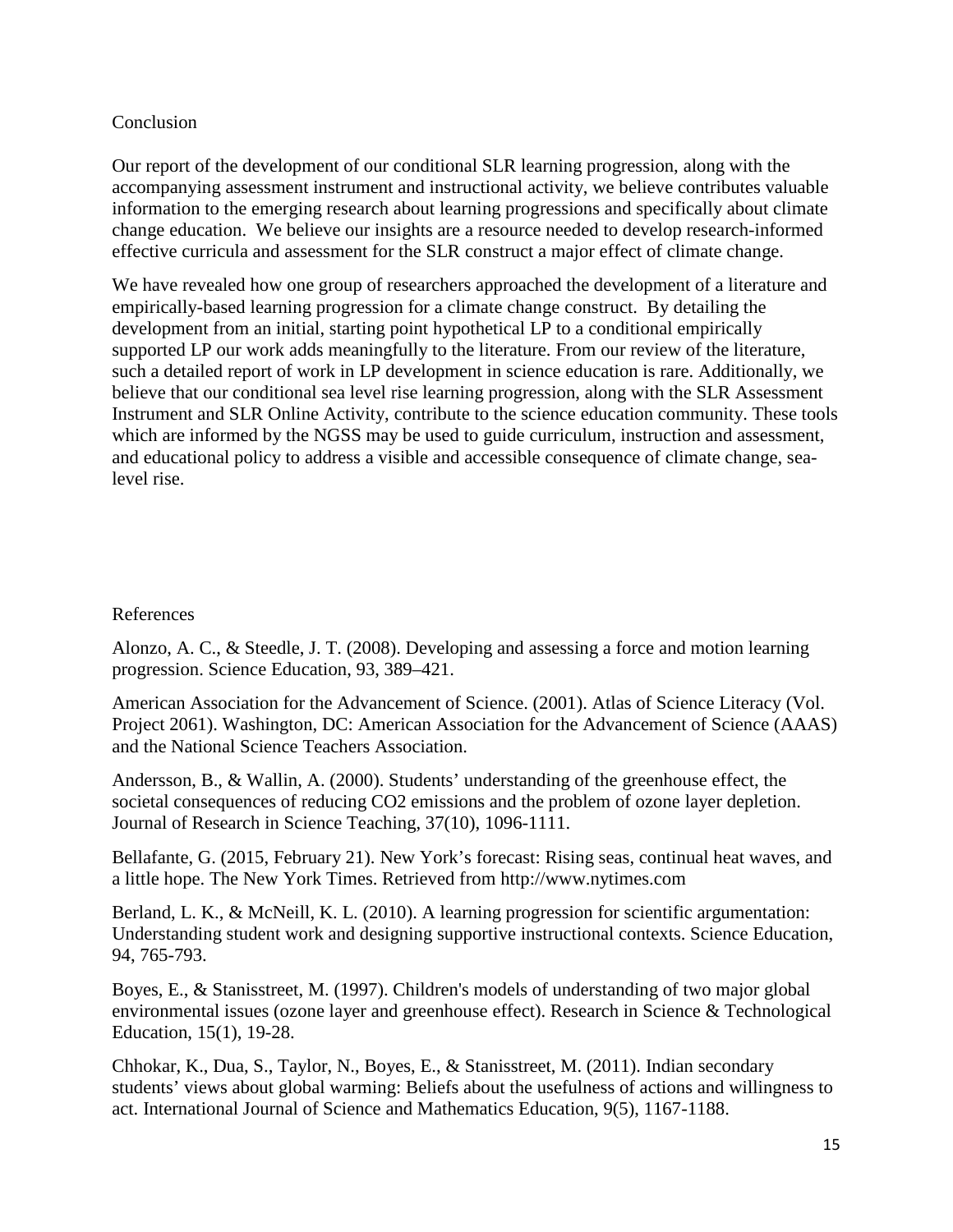Corcoran, T. B., Mosher, F. A., & Rogat, A. D. (2009). Learning progressions in science: An evidence-based approach to reform. Philadelphia, PA: Consortium for Policy Research in Education.

Daro, P., Mosher, F. A., & Corcoran, T. (2011). Learning Trajectories in Mathematics: A Foundation for Standards, Curriculum, Assessment, and Instruction. CPRE Research Report# RR-68. Consortium for Policy Research in Education.

Duncan, R. G., & Hmelo‐Silver, C. E. (2009). Learning progressions: Aligning curriculum, instruction, and assessment. Journal of Research in Science Teaching, 46(6), 606-609.

Duschl, R., Maeng, S., & Sezen, A. (2011). Learning progressions and teaching sequences: A review and analysis. Studies in Science Education, 47(2), 123-182.

Duschl, R. A., Schweingruber, H. A., & Shouse, A. W. (2007). Taking science to school: Learning and teaching science in grades K-8. Washington, DC: National Academies Press.

Furtak, E. M. (2012). Linking a learning progression for natural selection to teachers' enactment of formative assessment. Journal of Research in Science Teaching. 49(9), 1181-1210.

Furtak, E. M., & Heredia, S. C. (2014). Exploring the influence of learning progressions in two teacher communities. Journal of Research in Science Teaching, 51(8), 982-1020.

Gotwals, A. W., & Songer, N. B. (2013). Validity Evidence for Learning Progression‐Based Assessment Items That Fuse Core Disciplinary Ideas and Science Practices. Journal of Research in Science Teaching, 50(5), 597-626

Gravemeijer,K. (2004). Local instruction theories as means of support for teachers in reform mathematics education. Mathematical Thinking and Learning, 6(2), 105–128.

Gunckel, K. L., Covitt, B. A., Salinas, I., & Anderson, C. W. (2012). A learning progression for water in socio-ecological systems. Journal of Research in Science Teaching, 49(7), 843-868.

Hansen, P. J. K. (2010). Knowledge about the greenhouse effect and the effects of the ozone layer among Norwegian pupils finishing compulsory education in 1989, 1993, and 2005—What now?. International Journal of Science Education, 32(3), 397-419.

Hmelo-Silver, C.E., & Duncan, R.G. (2009). Learning progressions. Journal of Research in Science Teaching, 46(6): 606–609.

Kennedy, C. A., Brown, N. J., Draney, K., & Wilson, M. (2005). Using progress variables and embedded assessment to improve teaching and learning. American Education Research Association, San Francisco, California.

Krajcik, J. S., Sutherland, L. M., Drago, K., & Merritt, J. (2012). The promise and value of learning progression research. In S. Bernholt, K. Neumann, & P. Nentwig (Eds.), Making it tangible: Learning outcomes in science education (pp. 261–284). Münster, Germany: Waxmann Verlag.

Lehrer, R., & Schauble, L. (2009). Images of learning, images of progress. Journal of Research in Science Teaching, 46(6), 731-735.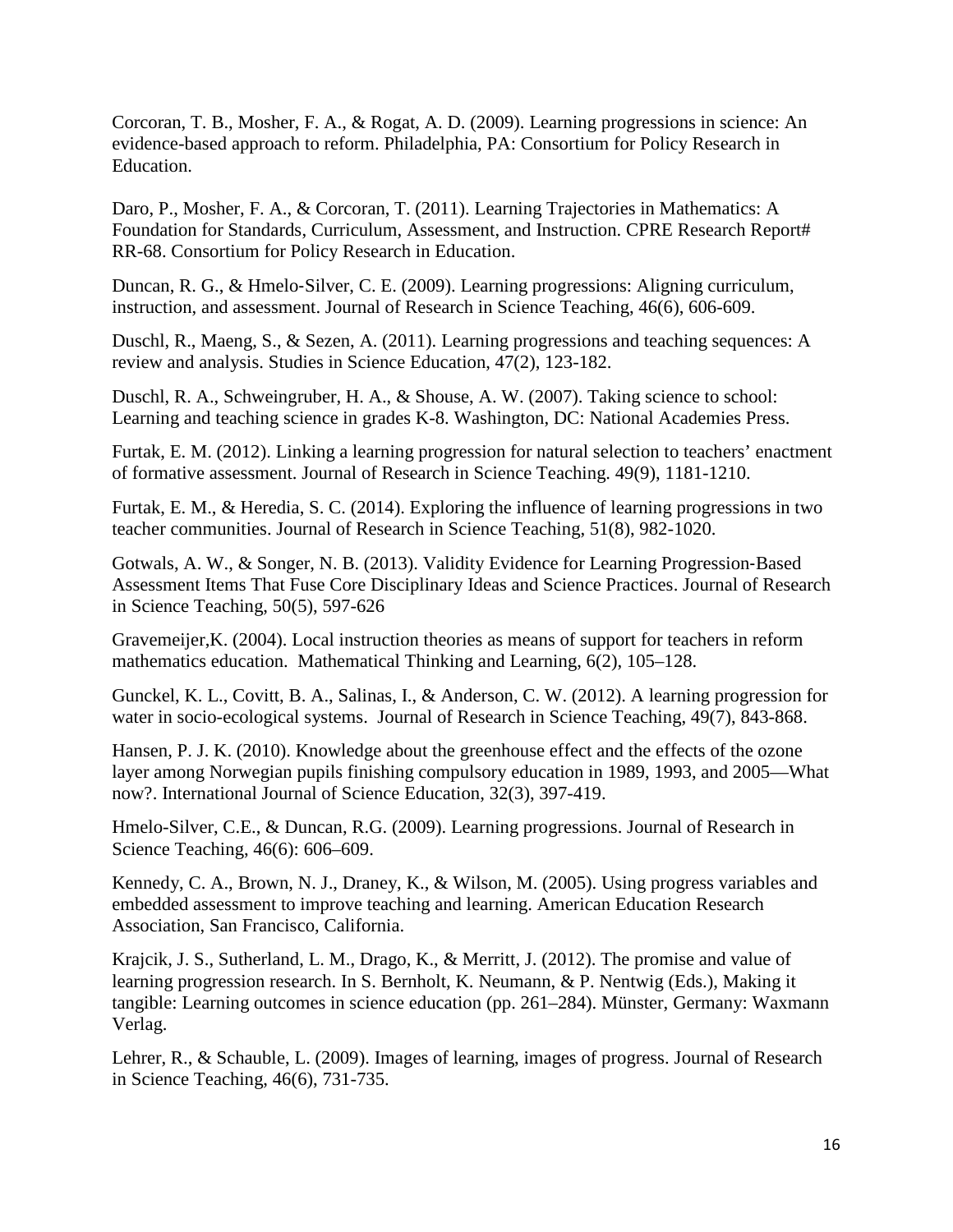Lehrer, R., & Schauble, L. (2012). Seeding evolutionary thinking by engaging children in modeling its foundations. Science Education, 46(6), 731-735.

Lester, B. T., Ma, L., Lee, O., & Lambert, J. (2006). Social activism in elementary science education: A science, technology, and society approach to teach global warming. International Journal of Science Education, 28(4), 315-339.

McCoy, T. (2015, February 25). Mysterious East Coast flooding was caused by 'unprecedented' surge in sea level. The Washington Post. Retrieved from: http://www.washingtonpost.com

McNeill, K. L., & Pimentel, D. S. (2010). Scientific discourse in three urban classrooms: The role of the teacher in engaging high school students in argumentation. Science Education, 94(2), 203-229.

Mohan, L., Chen, J., & Anderson, C. W. (2009). Developing a multi-year learning progression for carbon cycling in socio-ecological systems. Journal of Research in Science Teaching, 46(6), 675-698.

Neumann, K., Viering, T., Boone, W. J., & Fischer, H. E. (2013). Towards a learning progression of energy. Journal of Research in Science Teaching, 50(2), 162-188.

Next Generation Science Standards Lead States. (2013). Next Generation Science Standards: For states, by states. Washington: The National Academies Press.

Plummer, J. D., & Maynard, L. (2014). Building a learning progression for celestial motion: An exploration of students' reasoning about the seasons. Journal of Research in Science Teaching, 51(7), 902-929.

Plummer, J. D., & Krajcik, J. (2010). Building a learning progression for celestial motion: Elementary levels from an earth‐based perspective. Journal of Research in Science Teaching, 47(7), 768-787.

Salinas, I. (2009, June). Learning progressions in science education: Two approaches for development. In Learning Progressions in Science (LeaPS) Conference, Iowa City, IA.

Shea, N. A., & Duncan, R. G. (2013). From theory to data: The process of refining a learning progression. Journal of the Learning Sciences, 22(1), 7-32.

Sikorski, T. R., & Hammer, D. (2010, June). A critique of how learning progressions research conceptualizes sophistication and progress. In Proceedings of the 9th International Conference of the Learning Sciences-Volume 1 (pp. 1032-1039). International Society of the Learning Sciences.

Shavelson, R. J., & Kurpius, A. (2012). Reflections on learning progressions. In Learning progressions in science (pp. 13-26). Sense Publishers.

Simon, M. A. (1995). Reconstructing mathematics pedagogy from a constructivist perspective. Journal for research in mathematics education, 114-145.

Songer, N. B., Kelcey, B., & Gotwals, A. W. (2009). How and when does complex reasoning occur? Empirically driven development of a learning progression focused on complex reasoning about biodiversity. Journal of Research in Science Teaching, 46(6), 610-631.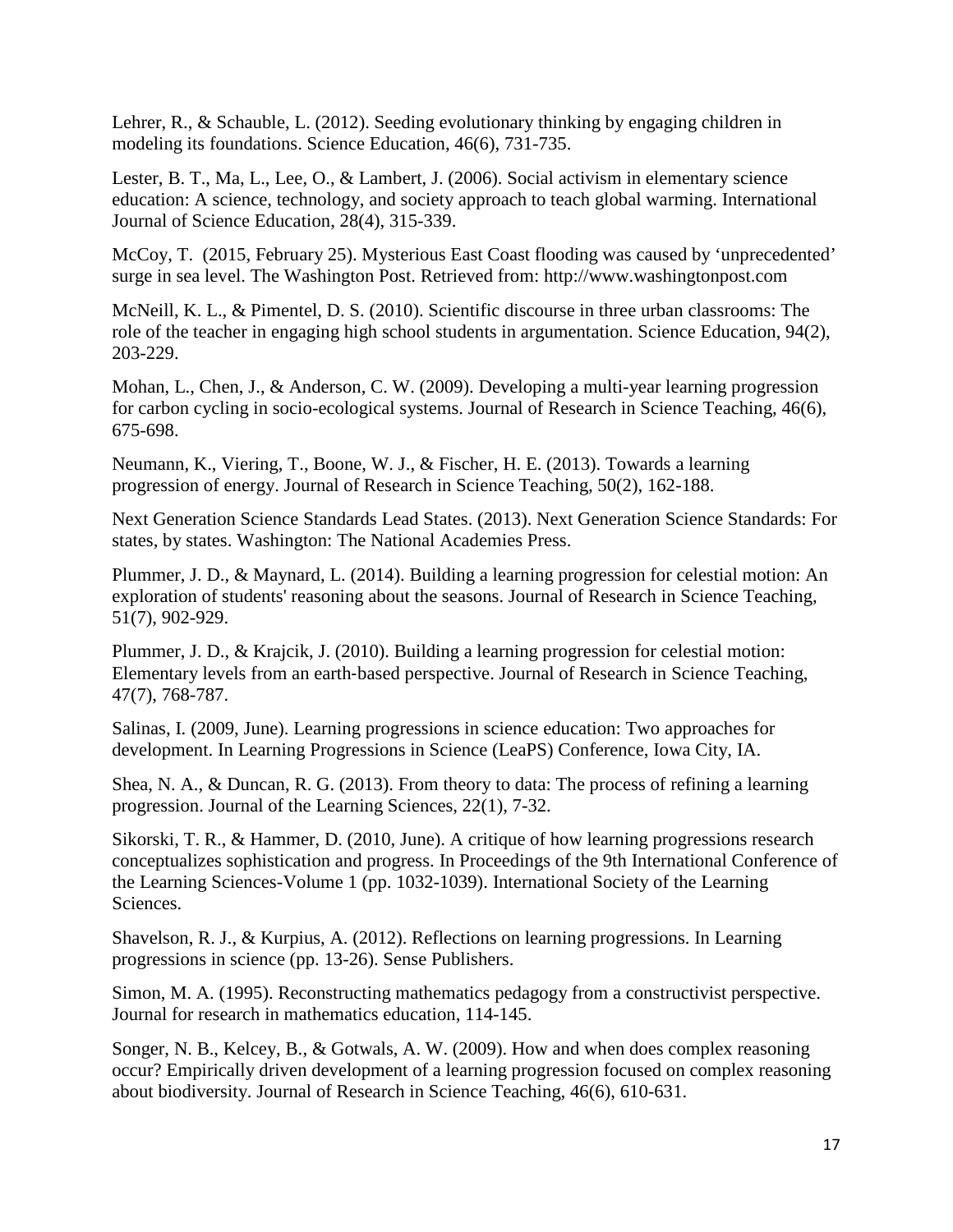Schwarz, C.V., Reiser, B.J., Davis, E.A., Kenyon, L., Acher, A., Fortus, D., … Krajcik, J. (2009). Developing a learning progression for scientific modeling: Making scientific modeling accessible and meaningful for learners. Journal of Research in Science Teaching, 46, 632–654.

Steedle, J. T., & Shavelson, R. J. (2009). Supporting valid interpretations of learning progression level diagnoses. Journal of Research in Science Teaching, 46(6), 699-715.

Stocker, T. F., Qin, D., Plattner, G. K., Tignor, M., Allen, S. K., Boschung, J., ... & Midgley, P. M. (2013). Summary for policymakers. Climate change 2013: the physical science basis. Contribution of Working Group I to the Fifth Assessment Report of the Intergovernmental Panel on Climate Change, 1-27.

U.S. Global Change Research Program (USGCRP). (2014). 2014 National Climate Assessment. Retrieved from: http://nca2014.globalchange.gov

Wilson, M. (2005). Constructing measures. An item response modeling approach. Mahwah, NJ: Lawrence Erlbaum Associates.

# Appendix A: Sea Level Rise/Change Assessment Instrument

# Draft

September 2014

Comments and questions to wbreslyn@umd.edu.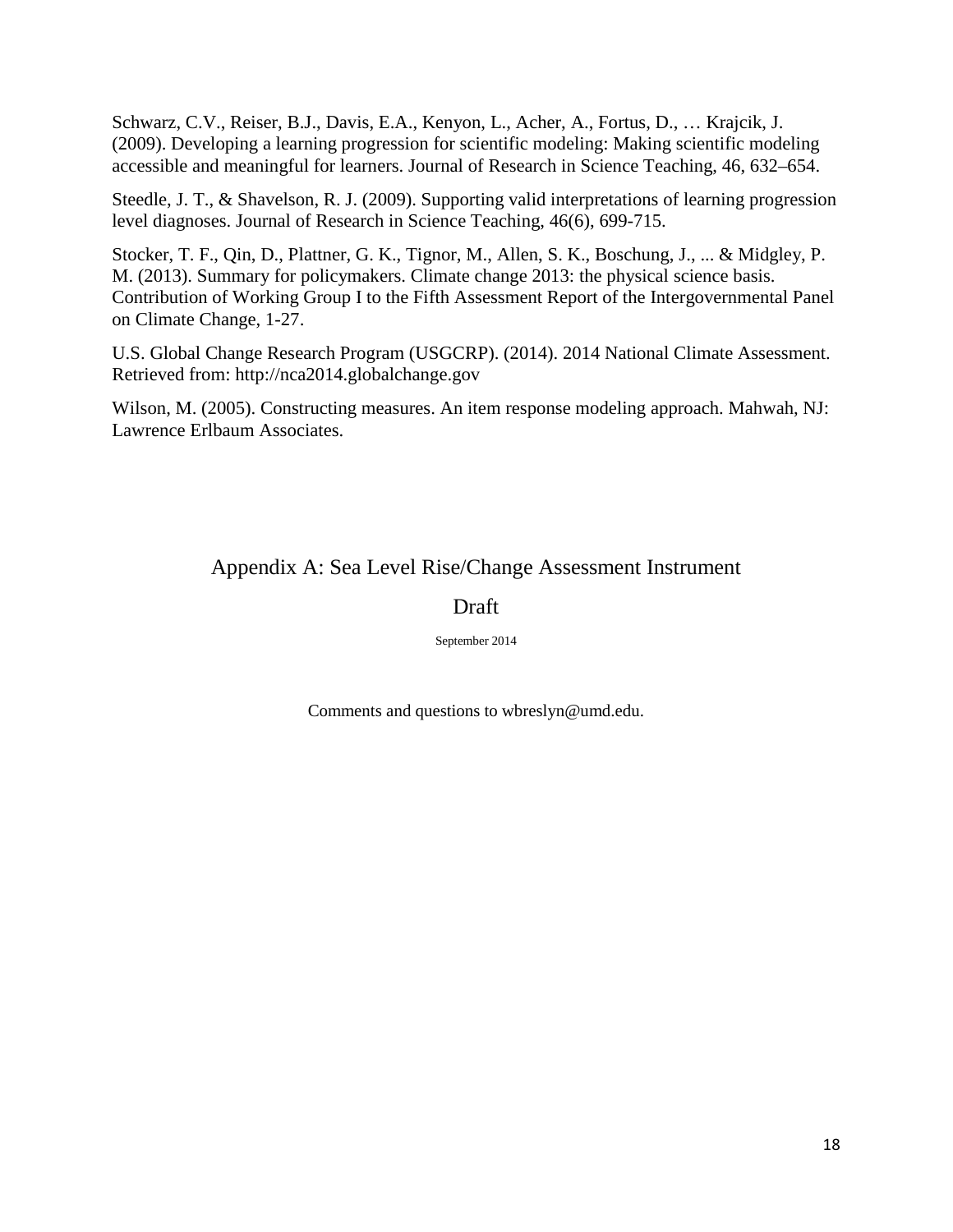**Name: \_\_\_\_\_\_\_\_\_\_\_\_\_\_\_\_\_\_\_\_\_\_\_\_\_\_\_\_\_\_\_\_\_\_\_\_\_\_\_\_\_\_ Date: \_\_\_\_\_\_\_\_\_** 

**Instructions:** For each question below circle the letter you think is the best response to the question.Provide an explanation of your reasoning for your response in the space provided.

| <b>Question 1</b>           |                                                                                                                                                                                                                                                                         | Past and Projected Changes in Global Sea Level Rise                                                           |
|-----------------------------|-------------------------------------------------------------------------------------------------------------------------------------------------------------------------------------------------------------------------------------------------------------------------|---------------------------------------------------------------------------------------------------------------|
| Description<br>of Situation | The graph represents sea level rise<br>projections based on several different<br>scientific models.                                                                                                                                                                     | 6.6 ft                                                                                                        |
| Question                    | Which of the following is the best<br>description of the process used by<br>scientists to produce the sea level rise<br>projections show in the graph?<br>(Note: The projected sea level rise for                                                                       | Sea Level Change (feet)<br>4代<br>3<br>1ft<br>$0.66$ ft<br><b>Tide Gauge Data</b><br><b>Proxy Records</b><br>O |
| Select the                  | 2100 shows a range of possible sea level<br>rise. This is represented by the black and<br>grey areas on the graph.)<br>Sea level rise projections are:                                                                                                                  | 2100<br>1900<br>1950<br>2000<br>2050<br>1800<br>1850<br>Year                                                  |
| <b>best</b> response.       | A. based on available data and predict future sea level with absolute certainty.<br><b>B</b> . based on available data and may actually be lower or higher than estimated.<br><b>D</b> . not useful because it is impossible to predict what will happen in the future. | C. relatively uncertain because they are based on scientists' opinions, which can be wrong.                   |
|                             |                                                                                                                                                                                                                                                                         |                                                                                                               |

**Graph from:** U.S. Global Change Research Program (2014). Chapter 2: Our Changing Climate (p. 45). In *Climate change impacts in the United States: The Third National Climate Assessment*. Available at:<http://nca2014.globalchange.gov/report/our-changing-climate/sea-level-rise>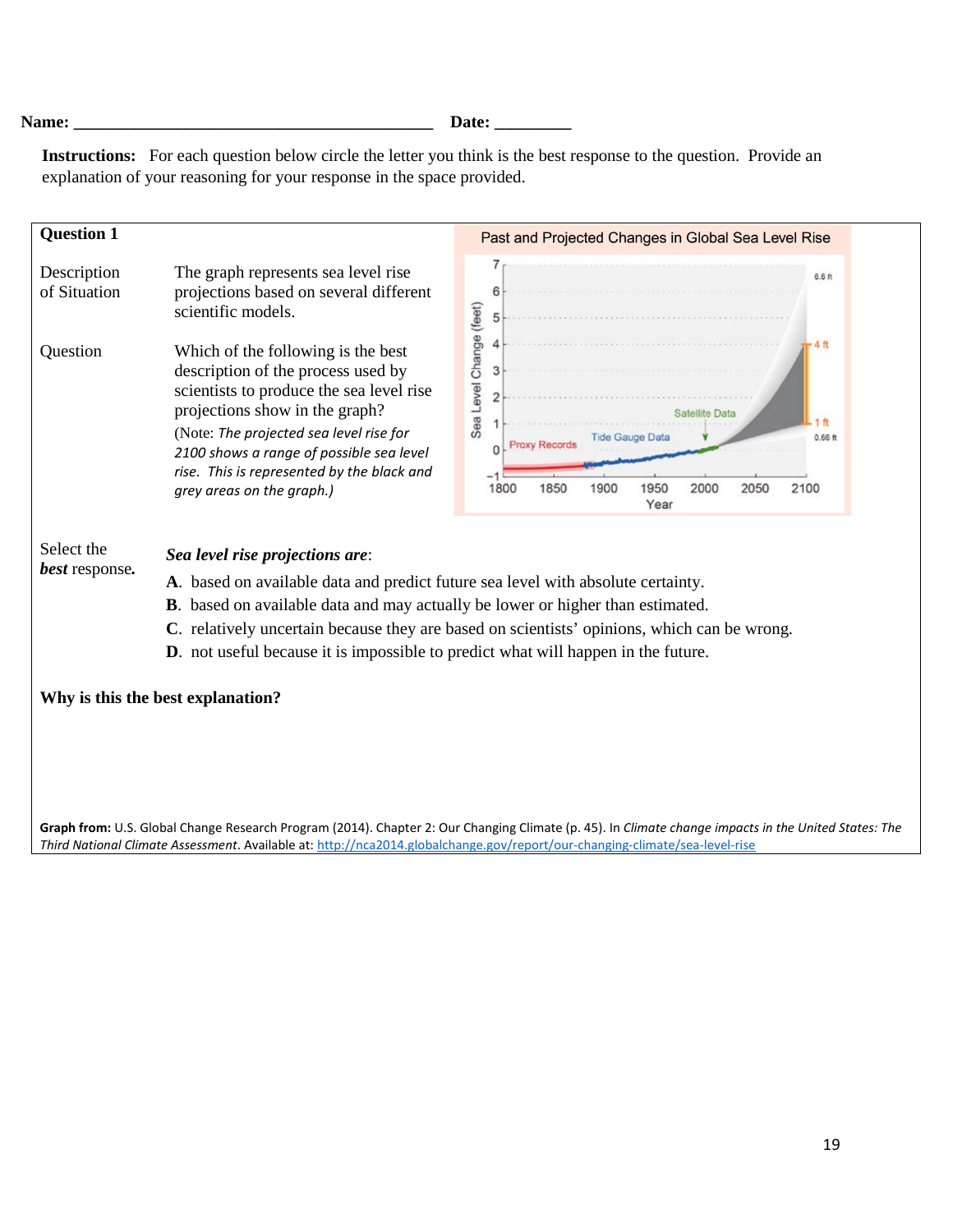| <b>Question 2</b><br>Description<br>of Situation                                                                                                                                                                                                                          | Sea level is projected to rise between 1 and 4 feet by the year 2100, with an additional rise of 2 feet<br>possible*.                                                                                                                                                                                                                                                                            |  |
|---------------------------------------------------------------------------------------------------------------------------------------------------------------------------------------------------------------------------------------------------------------------------|--------------------------------------------------------------------------------------------------------------------------------------------------------------------------------------------------------------------------------------------------------------------------------------------------------------------------------------------------------------------------------------------------|--|
| Question                                                                                                                                                                                                                                                                  | Why is sea level rising?                                                                                                                                                                                                                                                                                                                                                                         |  |
| Select the<br>best response.                                                                                                                                                                                                                                              | A. Increased ultraviolet radiation reaching the earth due to the hole in the ozone layer.<br><b>B</b> . Increased rain and snowfall are adding to the amount of water in the seas.<br>C. Shifts in plate tectonics reorganizing the shape of the sea floor.<br>D. An increase in global temperatures is causing ice on land to melt, increasing sea volume.<br>Why is this the best explanation? |  |
|                                                                                                                                                                                                                                                                           |                                                                                                                                                                                                                                                                                                                                                                                                  |  |
| * U.S. Global Change Research Program (2014). Chapter 2: Our Changing Climate (p. 45). In Climate change impacts in the United States: The Third<br>National Climate Assessment. Available at: http://nca2014.globalchange.gov/report/our-changing-climate/sea-level-rise |                                                                                                                                                                                                                                                                                                                                                                                                  |  |
| <b>Question 3</b>                                                                                                                                                                                                                                                         |                                                                                                                                                                                                                                                                                                                                                                                                  |  |
| Description<br>of Situation                                                                                                                                                                                                                                               | Global temperatures are rising and are projected to continue to rise.                                                                                                                                                                                                                                                                                                                            |  |
| Question                                                                                                                                                                                                                                                                  | How does an increase in the global average temperatures lead to sea level rise?                                                                                                                                                                                                                                                                                                                  |  |
| Select the<br><b>best</b>                                                                                                                                                                                                                                                 | This will cause sea level to rise by:                                                                                                                                                                                                                                                                                                                                                            |  |
|                                                                                                                                                                                                                                                                           | A. causing more rain or snow, adding to the volume of water in the sea.                                                                                                                                                                                                                                                                                                                          |  |
| response.                                                                                                                                                                                                                                                                 | B. causing ice on land to melt which adds to the volume of water in the sea.                                                                                                                                                                                                                                                                                                                     |  |
|                                                                                                                                                                                                                                                                           | C. causing water molecules in the sea to expand and occupy a greater volume.                                                                                                                                                                                                                                                                                                                     |  |
|                                                                                                                                                                                                                                                                           | <b>D</b> . causing more water molecules in the sea to form and increase the volume.                                                                                                                                                                                                                                                                                                              |  |
|                                                                                                                                                                                                                                                                           | Why is this the best explanation?                                                                                                                                                                                                                                                                                                                                                                |  |
|                                                                                                                                                                                                                                                                           |                                                                                                                                                                                                                                                                                                                                                                                                  |  |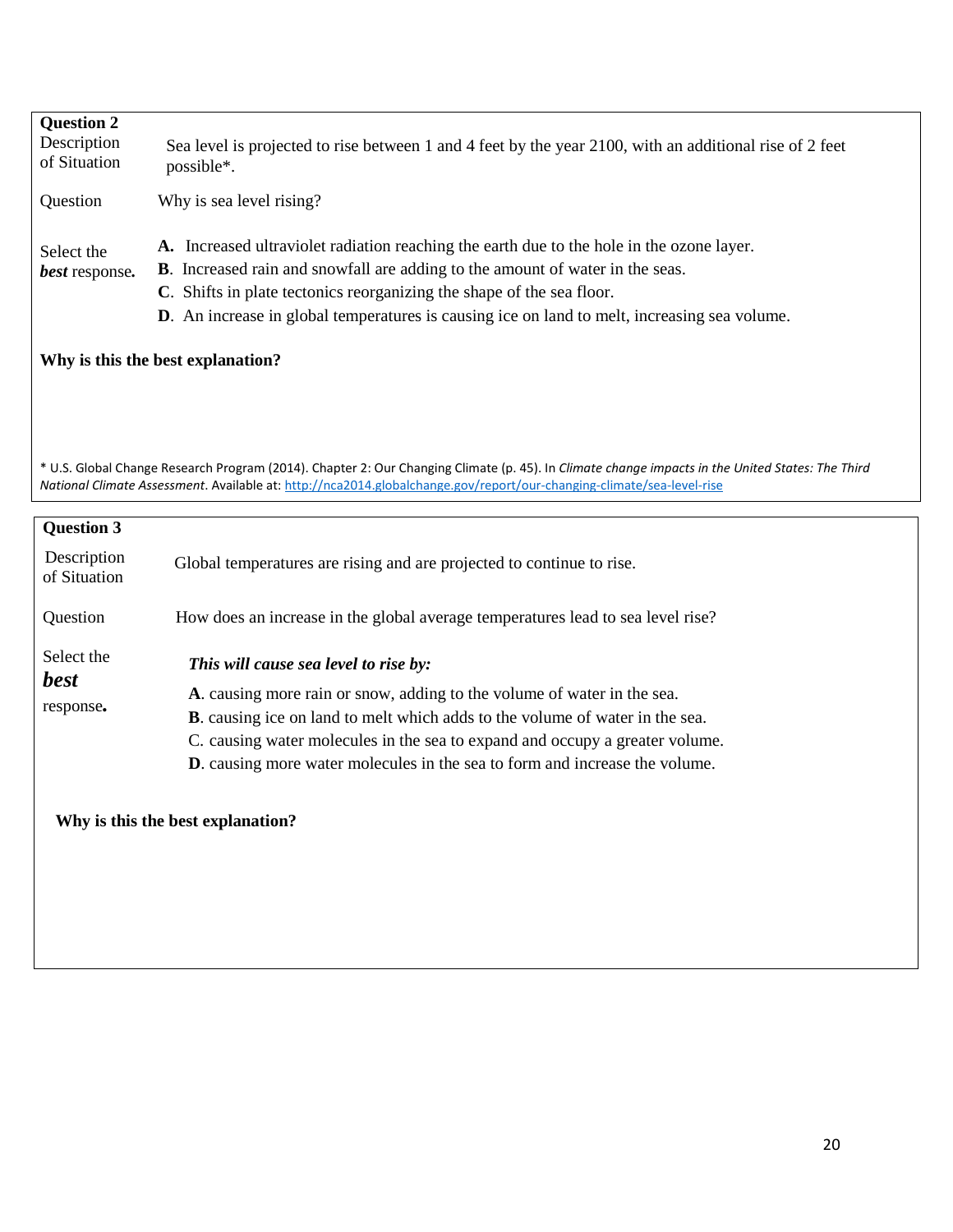| <b>Question 4</b>                 |                                                                                             |  |
|-----------------------------------|---------------------------------------------------------------------------------------------|--|
| Description<br>of Situation       | The amount of greenhouse gases in the atmosphere is increasing.                             |  |
| Question                          | How is this related to sea level rise?                                                      |  |
| Select the                        | More greenhouse gases will lead to an increase in global temperature causing:               |  |
| <b>best</b> response.             | oxygen and nitrogen gases to dissolve in water, increasing sea volume.<br>А.                |  |
|                                   | B. ice on land melting and thermal expansion of sea water, increasing sea volume.           |  |
|                                   | C. the number and size of water molecules to increase, increasing sea volume.               |  |
|                                   | <b>D</b> . the atmospheric pressure above the seas to increase and push water towards land. |  |
|                                   |                                                                                             |  |
| Why is this the best explanation? |                                                                                             |  |
|                                   |                                                                                             |  |
|                                   |                                                                                             |  |

| <b>Question 5</b><br>Description<br>of Situation | Sea level is projected to rise several feet in the future.                                                                                                                                                                                                                                                                                                                                                          |
|--------------------------------------------------|---------------------------------------------------------------------------------------------------------------------------------------------------------------------------------------------------------------------------------------------------------------------------------------------------------------------------------------------------------------------------------------------------------------------|
| Question                                         | What are the most likely impacts to humans in a coastal community if sea level rises $4 \text{ feet } (1.2 \text{ m})$ ?                                                                                                                                                                                                                                                                                            |
| Select the<br><b>best</b> response.              | <b>There will be:</b><br>A. an increase in home values farther inland because they will be closer to the beach.<br><b>B</b> . a need for people to move and relocate structures further inland to adapt to flooding.<br>C. few impacts since four feet is not a significant increase in sea level.<br><b>D</b> . no serious impact since a new coastline would be established.<br>Why is this the best explanation? |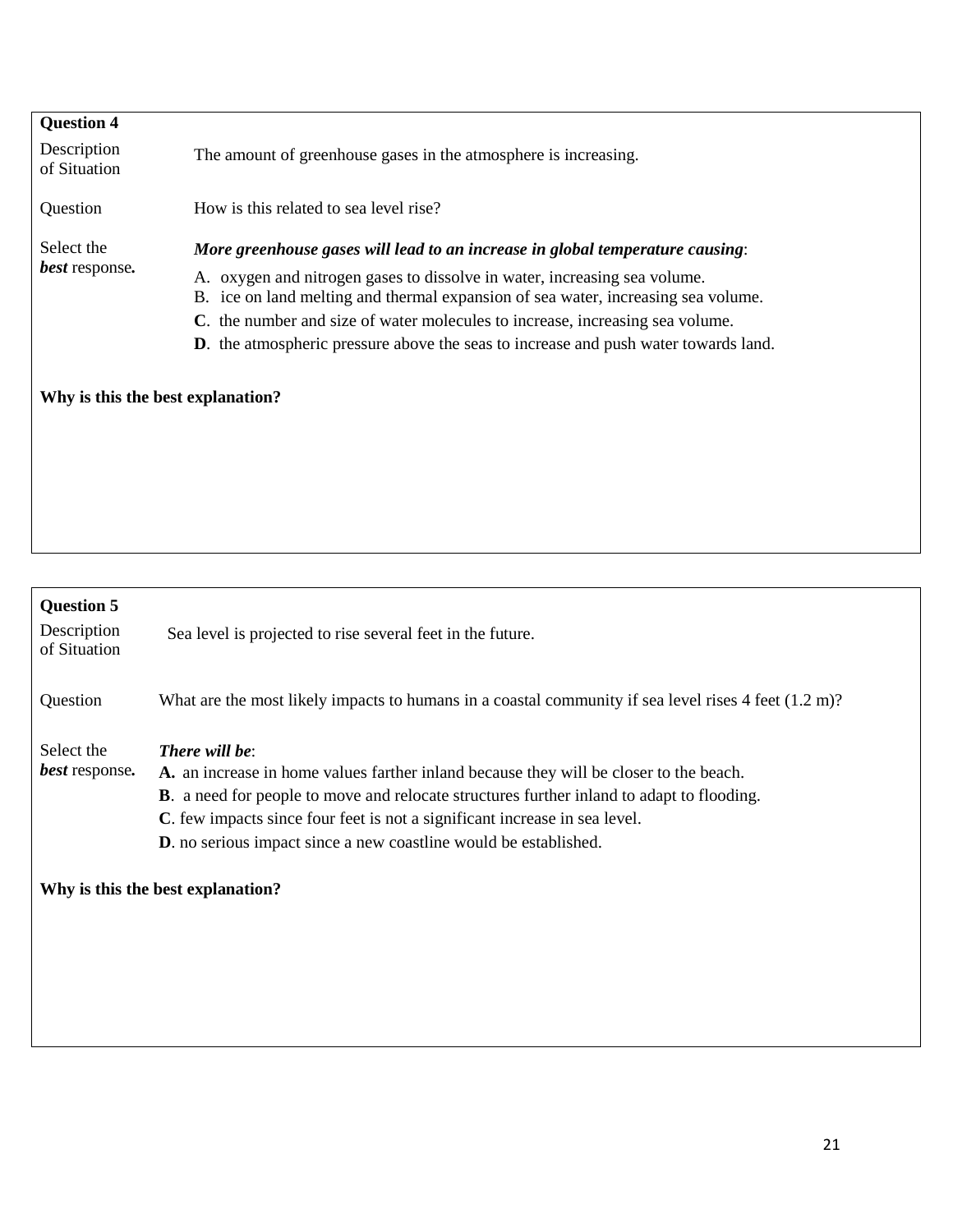| <b>Question 6</b><br>Description<br>of Situation | Additional greenhouse gases in the atmosphere trap heat from the sun causing global temperatures to rise.                                                                                                                                                                                                                                                         |
|--------------------------------------------------|-------------------------------------------------------------------------------------------------------------------------------------------------------------------------------------------------------------------------------------------------------------------------------------------------------------------------------------------------------------------|
| Question                                         | What is one way an increase in the amount of greenhouse gases causes sea level rise?                                                                                                                                                                                                                                                                              |
| Select the<br><b>best</b> response.              | Increases in global temperature, due to greenhouse gases, cause sea level rise by:<br>A. increasing the evaporation of water leading to more precipitation.<br><b>B</b> . making water molecules become larger and more numerous.<br>C. melting ice on land which then flows into the ocean.<br>D. dissolving in the sea which causes water to occupy more space. |
| Why is this the best explanation?                |                                                                                                                                                                                                                                                                                                                                                                   |

| <b>Question 7</b><br>Description<br>of Situation | The overall, or average, global sea level is rising. However, sea level can rise different amounts in different<br>geographic areas.                                                                                                                                                                                                                                                                  |
|--------------------------------------------------|-------------------------------------------------------------------------------------------------------------------------------------------------------------------------------------------------------------------------------------------------------------------------------------------------------------------------------------------------------------------------------------------------------|
| Question                                         | Why might sea level rise be in different in different geographic locations?                                                                                                                                                                                                                                                                                                                           |
| Select the<br><b>best</b> response.              | A. in some areas, such as polar regions, sea levels will be higher due to ice on land melting.<br><b>B</b> . humans are putting more waste water into the seas in some areas causing them to rise.<br>C. varying amounts of rain and snowfall in different areas leads to different rises in sea level.<br><b>D</b> . the land in some areas is sinking while it is rising in other geographic areas. |

**Why is this the best explanation?**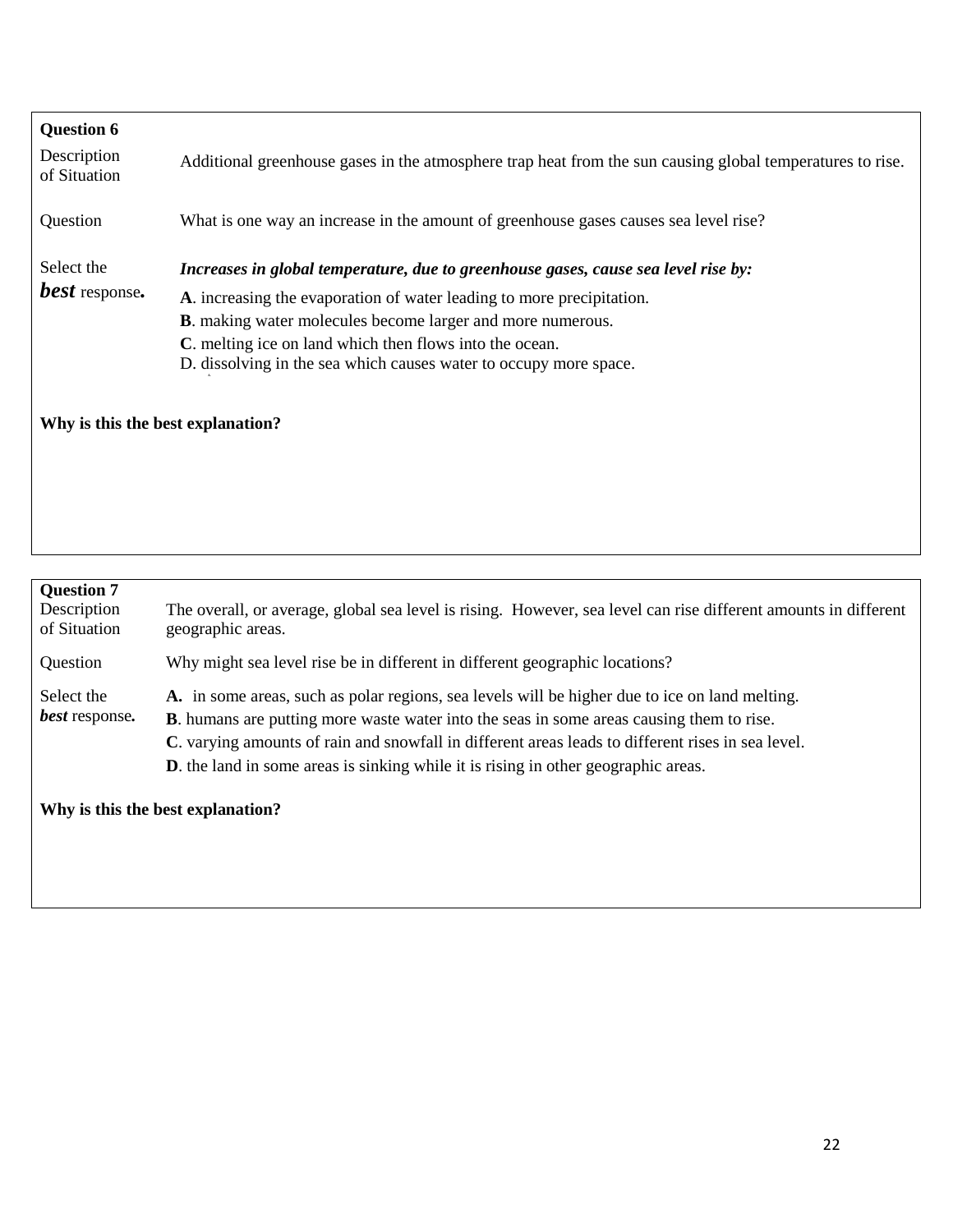| <b>Question 8</b>                 |                                                                |
|-----------------------------------|----------------------------------------------------------------|
| Description of Situation          | As temperatures increase, water molecules move faster.         |
| Question                          | How does this relate to sea level rise?                        |
| Select the <b>best</b> response.  | As temperature increases water molecules:                      |
|                                   | A. undergo expansion causing sea level to rise.                |
|                                   | B. spread out and occupy more space causing sea level to rise. |
|                                   | C. increase in number causing sea level to rise.               |
|                                   | D. will collide more frequently causing sea level rise.        |
| Why is this the best explanation? |                                                                |
|                                   |                                                                |

| <b>Question 9</b><br>Description<br>of Situation | Sea level is projected to rise several feet over the next hundred years.                                                                                                                                                                                                                                                   |
|--------------------------------------------------|----------------------------------------------------------------------------------------------------------------------------------------------------------------------------------------------------------------------------------------------------------------------------------------------------------------------------|
| Question                                         | What are the most likely impacts to a coastal ecosystem if sea level were to rise four feet $(1.2 \text{ m})$ ?                                                                                                                                                                                                            |
| Select the<br><b>best</b> response.              | Many plants and animals would:<br>A. benefit from the change and increase in numbers.<br><b>B.</b> move further inland and establish new ecosystems.<br>C. quickly adapt to the changes caused by sea level rise.<br><b>D.</b> die off but some would be able to adapt or move inland<br>Why is this the best explanation? |

**B**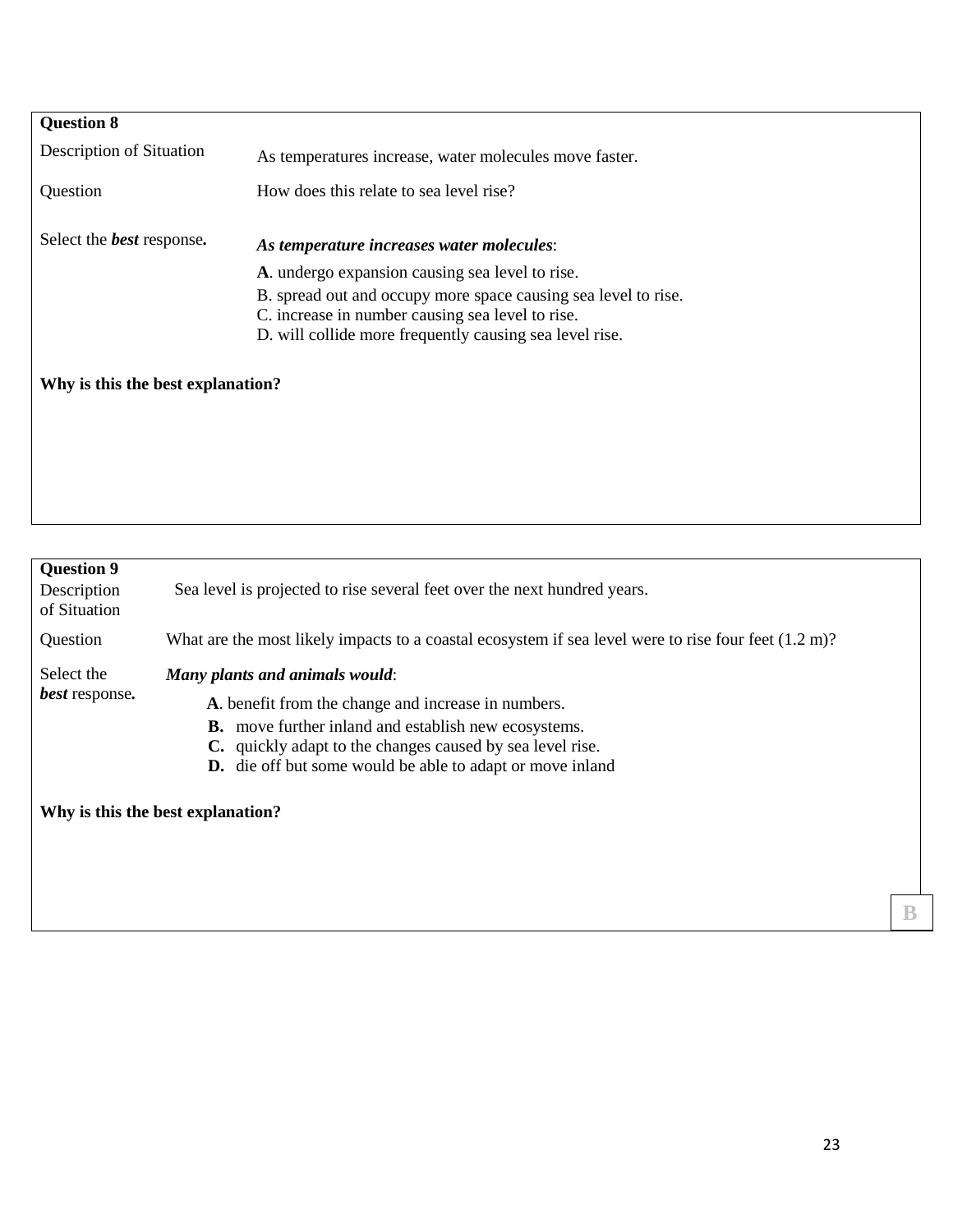| Question10                  |                                                                                                                                                                                                                                                                                                         |
|-----------------------------|---------------------------------------------------------------------------------------------------------------------------------------------------------------------------------------------------------------------------------------------------------------------------------------------------------|
| Description<br>of Situation | A solid ice sheet on land warms, melts, and becomes<br>liquid water. It flows into the nearby sea.                                                                                                                                                                                                      |
| Question                    | What causes sea level to change?                                                                                                                                                                                                                                                                        |
| Select the<br><b>best</b>   | <b>The sea level will rise because:</b>                                                                                                                                                                                                                                                                 |
| response.                   | A. chunks of ice already in the water melt and increase sea volume.<br><b>B</b> . water from the melting ice sheet adds to water already in the sea.<br>C. the surrounding land will not be as tall after the ice melts.<br><b>D</b> . the fresh water will change the density of the water in the sea. |
|                             | Why is this the best explanation?                                                                                                                                                                                                                                                                       |

| <b>Question 11</b><br>Description<br>of Situation | The overall, or average, sea level is rising. However, sea level varies with tides, lunar cycles, and weather<br>events.                                                                                                |
|---------------------------------------------------|-------------------------------------------------------------------------------------------------------------------------------------------------------------------------------------------------------------------------|
| Question                                          | How would sea level rise affect a weather event, like a hurricane or tropical storm?                                                                                                                                    |
| Select the<br>best response.                      | A rise in sea level would:<br>A. only affect people living right next to the sea.<br><b>B.</b> increase the frequency and amount of coastal flooding<br>C. absorb and dissipate the energy from the hurricane or storm. |
|                                                   | <b>D</b> . cause no changes in the nature of a hurricane or storm.<br>Why is this the best explanation?                                                                                                                 |

**PARADI**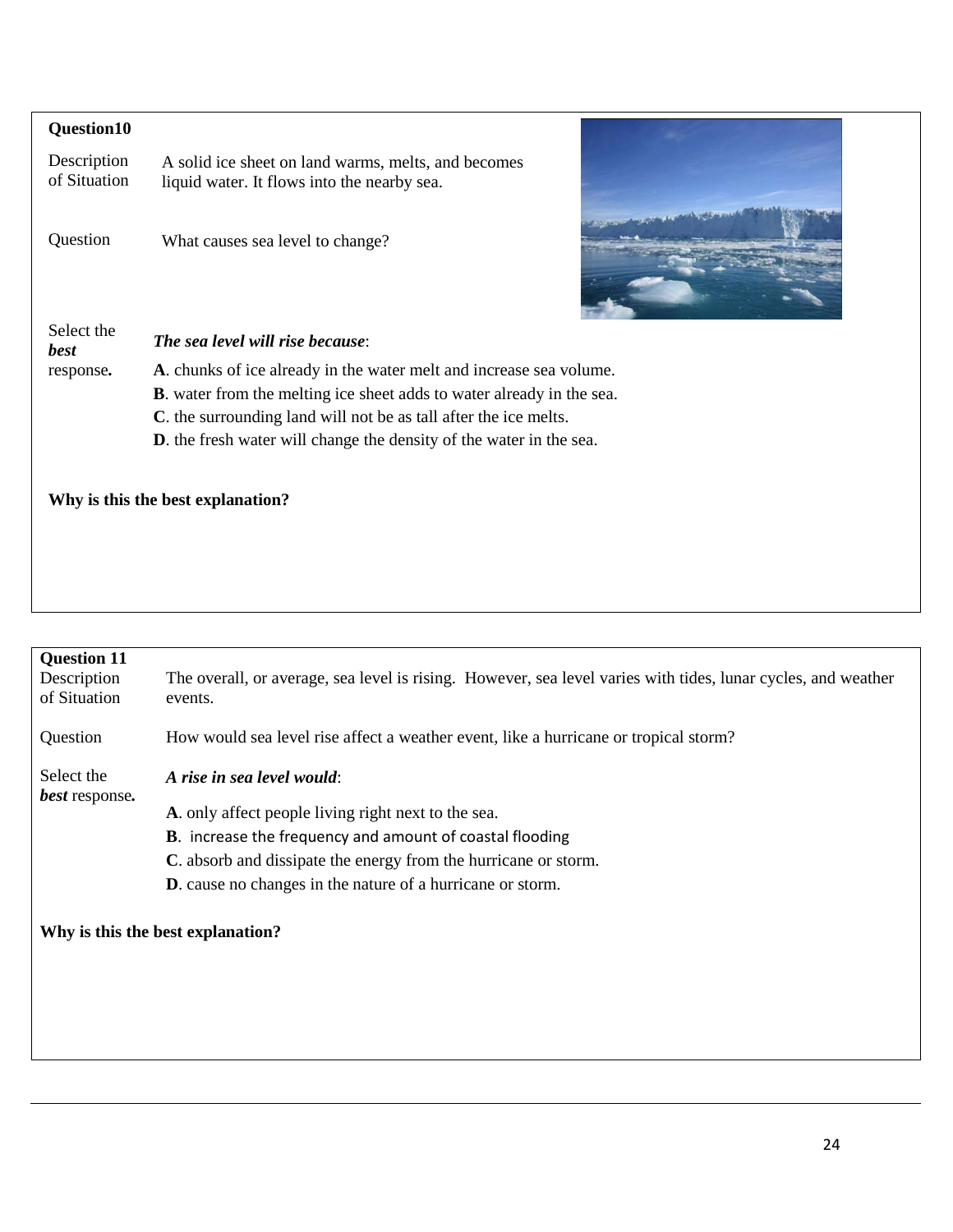| <b>Question 12</b>           |                                                                                         |
|------------------------------|-----------------------------------------------------------------------------------------|
| Question                     | How does the thermal expansion of water cause sea level to change?                      |
|                              | The sea level will rise because an increased temperature will cause water molecules to: |
| Select the<br>best response. | A split apart and form additional water molecules.                                      |
|                              | <b>B.</b> spread out, which causes them to occupy more space.                           |
|                              | C. become bigger, which causes them to occupy more space.                               |
|                              | <b>D.</b> break down and be released into the atmosphere as new chemicals.              |
|                              |                                                                                         |
|                              | Why is this the best explanation?                                                       |
|                              |                                                                                         |
|                              |                                                                                         |
|                              |                                                                                         |

| <b>Question 13</b>                  |                                                                                                                                                                                                                                                                                                                              |  |  |  |
|-------------------------------------|------------------------------------------------------------------------------------------------------------------------------------------------------------------------------------------------------------------------------------------------------------------------------------------------------------------------------|--|--|--|
| Description<br>of Situation         | Scientists have found a warming trend in average global temperatures on Earth.                                                                                                                                                                                                                                               |  |  |  |
| Question                            | Which of the following is an impact of the global warming trend?                                                                                                                                                                                                                                                             |  |  |  |
| Select the<br><i>best</i> response. | <b>Global warming causes:</b><br>A. increased evaporation of oceans, contributing to sea level decline.<br><b>B</b> . increased precipitation, which contributes to sea level rise.<br>increased ice on land melting, which contributes to sea level rise.<br>C.<br>D. the oceans to become warmer but nothing else changes. |  |  |  |
|                                     | Why is this the best explanation?                                                                                                                                                                                                                                                                                            |  |  |  |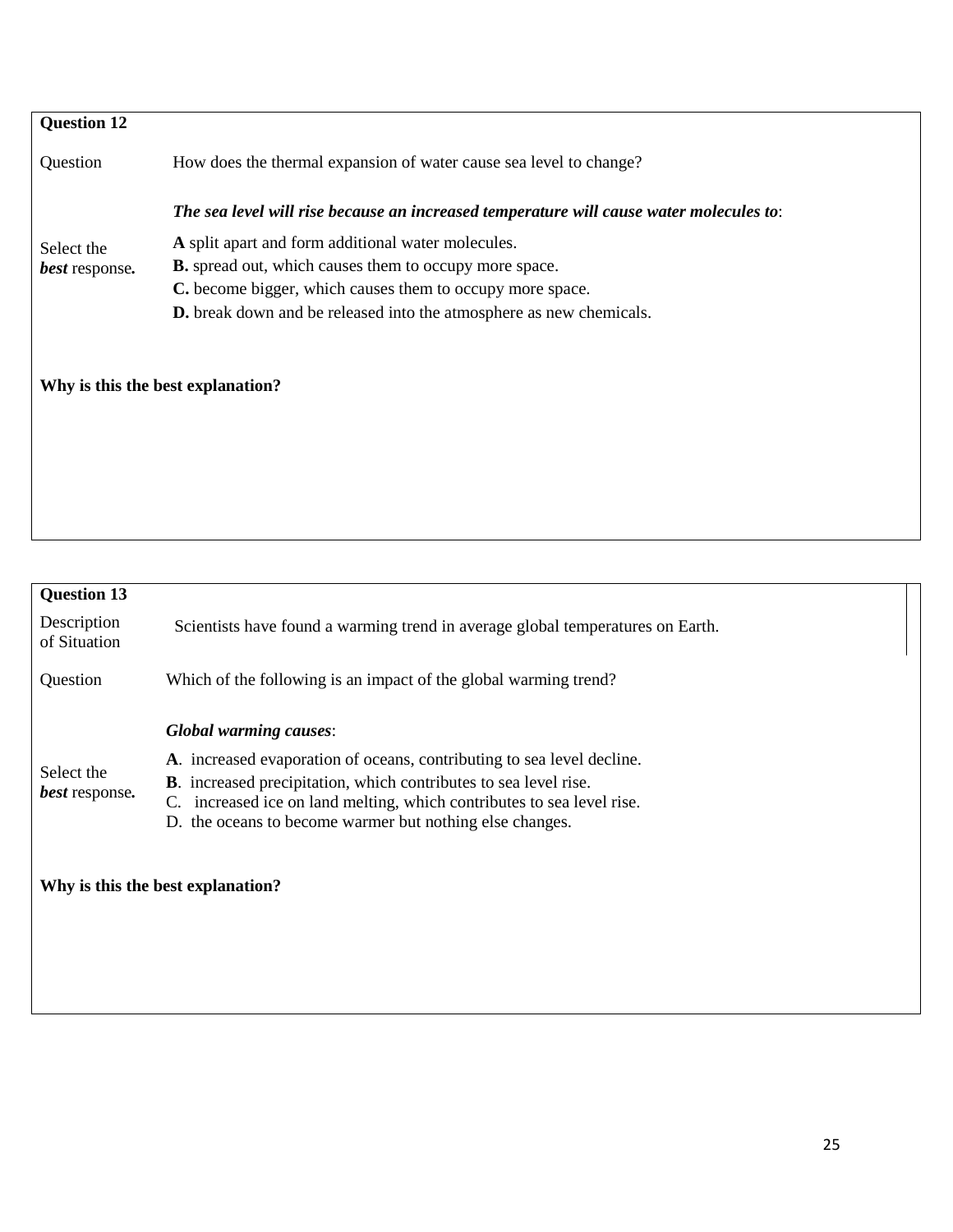| <b>Question 14</b>                  |                                                                                                                                                                                                            |
|-------------------------------------|------------------------------------------------------------------------------------------------------------------------------------------------------------------------------------------------------------|
| Description<br>of Situation         | The picture is an aerial view of a coastal land area that is<br>projected to experience significant sea level rise.                                                                                        |
| Question                            | As sea level rises, one impact on coastal areas, as shown in<br>the picture above, could be:                                                                                                               |
| Select the<br><i>best</i> response. | Some of the land will:<br>A. flood less during severe weather.<br><b>B.</b> be covered by sea water.<br>C. receive more precipitation (rain and snow).<br>D. experience no change since nature will adapt. |

# **Why is this the best explanation?**



| <b>Question 15</b><br>Description<br>of Situation | The map below shows land areas affected by sea level<br>rise. For this region, coastal land has been sinking at an<br>average rate of 1.3 mm/yr.<br>The land shaded in light blue represents areas that will<br>be impacted by 3.3 feet (1 meter) of sea level rise<br>during a high tide. |
|---------------------------------------------------|--------------------------------------------------------------------------------------------------------------------------------------------------------------------------------------------------------------------------------------------------------------------------------------------|
| Question                                          | Areas of the map that are shaded in light blue are more vulnerable to sea level rise because of factors such<br>as:                                                                                                                                                                        |
| Select the<br>best response.                      | A. the expanding size of water molecules.<br><b>B</b> . the increasing mass of water molecules.<br>C. increased precipitation and more erosion.<br><b>D</b> . changes in the relative elevation of the land.                                                                               |
|                                                   | Why is this the best explanation?                                                                                                                                                                                                                                                          |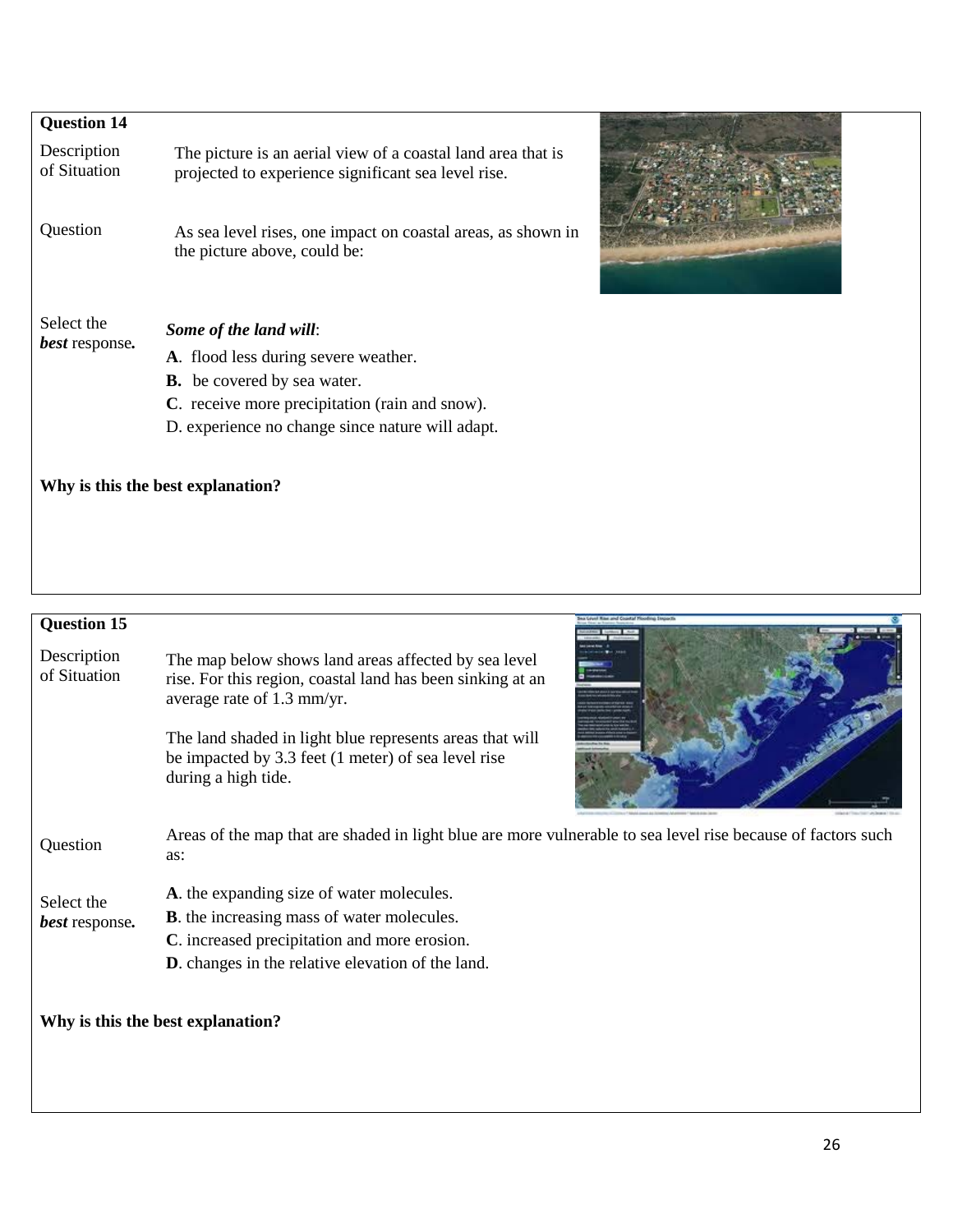| <b>Question 16</b>          |                                                                                                 |  |  |  |  |
|-----------------------------|-------------------------------------------------------------------------------------------------|--|--|--|--|
| Description<br>of Situation | The picture is an aerial view of a coastal<br>town.                                             |  |  |  |  |
| Question                    | As sea level rises, one impact on coastal<br>areas, as shown in the picture above, could<br>be: |  |  |  |  |
|                             | If sea level rise occurred in this area, what would be a likely consequence during storms?      |  |  |  |  |
| Select the                  | A. Only areas on the coast would experience increased flooding.                                 |  |  |  |  |
| best response.              | <b>B</b> . Only area further inland would experience increased flooding.                        |  |  |  |  |
|                             | C. Both coastal and inland areas would experience increased flooding                            |  |  |  |  |
|                             | <b>D</b> . Storms do not affect sea level, so there would be no change.                         |  |  |  |  |
|                             |                                                                                                 |  |  |  |  |
|                             | Why is this the best explanation?                                                               |  |  |  |  |
|                             |                                                                                                 |  |  |  |  |
|                             |                                                                                                 |  |  |  |  |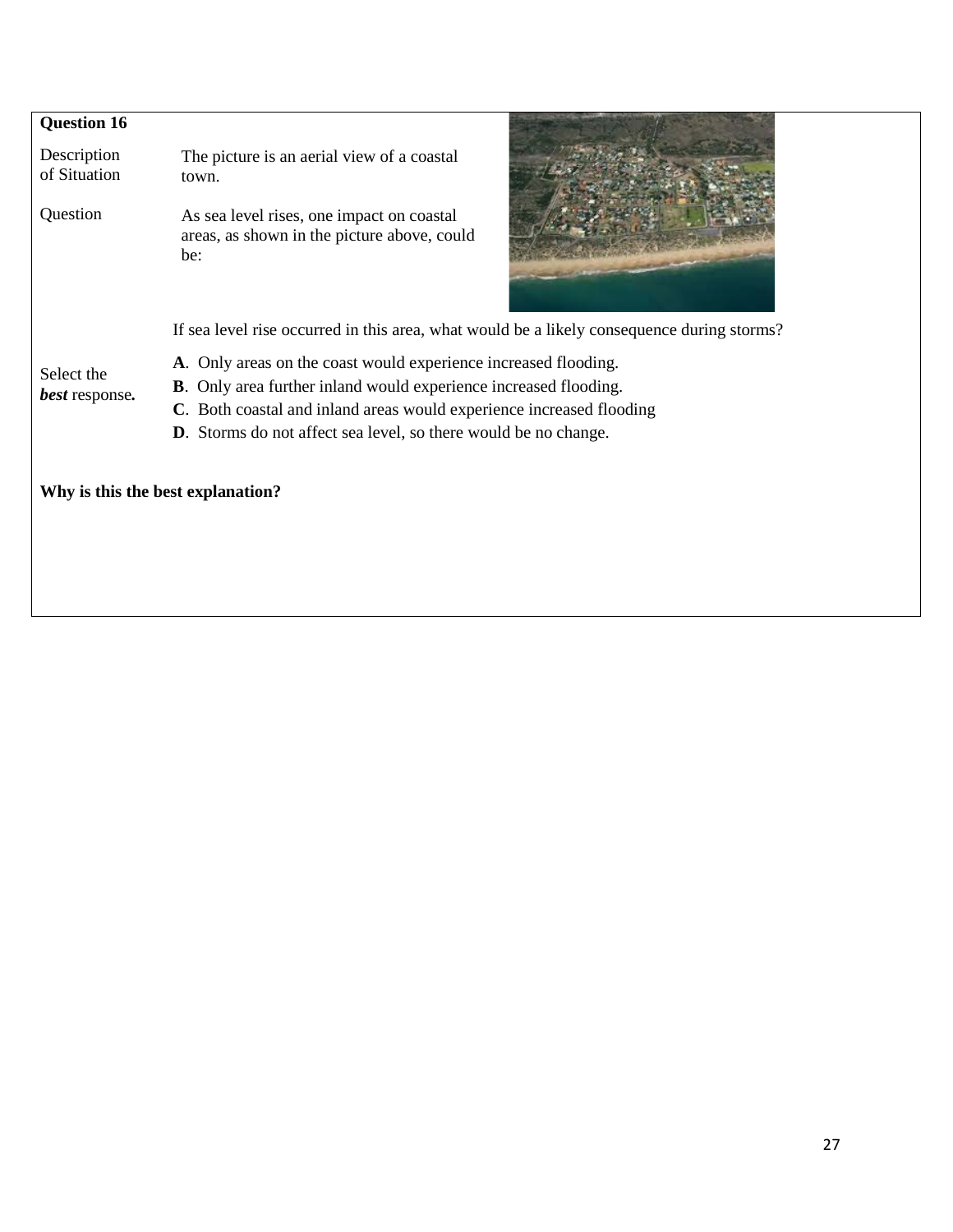|  | Appendix B: Conditional Hypothetical Learning Progression for Sea Level Rise |  |  |
|--|------------------------------------------------------------------------------|--|--|
|--|------------------------------------------------------------------------------|--|--|

|                                                                                                                                            | Level 1 (Lower Anchor)                                                                                                                                                                                   | Level 2                                                                                                                                                                                                                | Level 3                                                                                                                                                                                                                                                                                   | <b>Level 4</b> (Upper Anchor)                                                                                                                                                                                            |
|--------------------------------------------------------------------------------------------------------------------------------------------|----------------------------------------------------------------------------------------------------------------------------------------------------------------------------------------------------------|------------------------------------------------------------------------------------------------------------------------------------------------------------------------------------------------------------------------|-------------------------------------------------------------------------------------------------------------------------------------------------------------------------------------------------------------------------------------------------------------------------------------------|--------------------------------------------------------------------------------------------------------------------------------------------------------------------------------------------------------------------------|
| Potential SLR LP indicator<br>based on<br>Gunckel, Covitt, Salinas &<br>Anderson (2012, p. 854)<br>"SM" stands for scale and<br>mechanisms | SM1: Students explain sea<br>level rise on a macroscopic<br>scale only, focusing on<br>immediately visible<br>structures or phenomena<br>without including<br>mechanisms for<br>phenomena.               | SM2: Students explain sea<br>level rise on a broad<br>macroscopic to large-scale<br>focus across familiar and<br>visible dimensions.<br>Students can identify a<br>mechanism, though they<br>rely on actors or agents. | SM3: Students explain<br>sea level rise on the<br>microscopic to the<br>landscape scale, though<br>they may refer to smaller<br>particles such as atoms or<br>molecules.<br>Students are able to put<br>events in order, but do not<br>include driving forces or<br>constraining factors. | SM4: Students explain sea<br>level rise on the atomic-<br>molecular scale. Students<br>use driving forces (e.g.<br>gravity), as well as<br>constraining factors (e.g.<br>topography) to explain<br>changes in sea level. |
| Potential SLR LP indicator<br>based on<br>Gunckel, Covitt, Salinas &<br>Anderson (2012, p. 854)<br>"R" stands for<br>representations       | R1: Students are able to<br>obtain useful information<br>from representations<br>related to sea level rise,<br>though they are not able to<br>connect these<br>representations to the<br>physical world. | R2: Students are able to<br>make limited connections<br>between the physical world<br>and representations related<br>to sea level rise.                                                                                | R3: Students are able to<br>connect representations of<br>sea level rise to the three-<br>dimensional physical<br>world, but do not infer<br>driving forces or<br>constraining variables.                                                                                                 | R4: Students are able to<br>interpret driving forces and<br>constraining factors related<br>to sea level changes based<br>on representations.                                                                            |